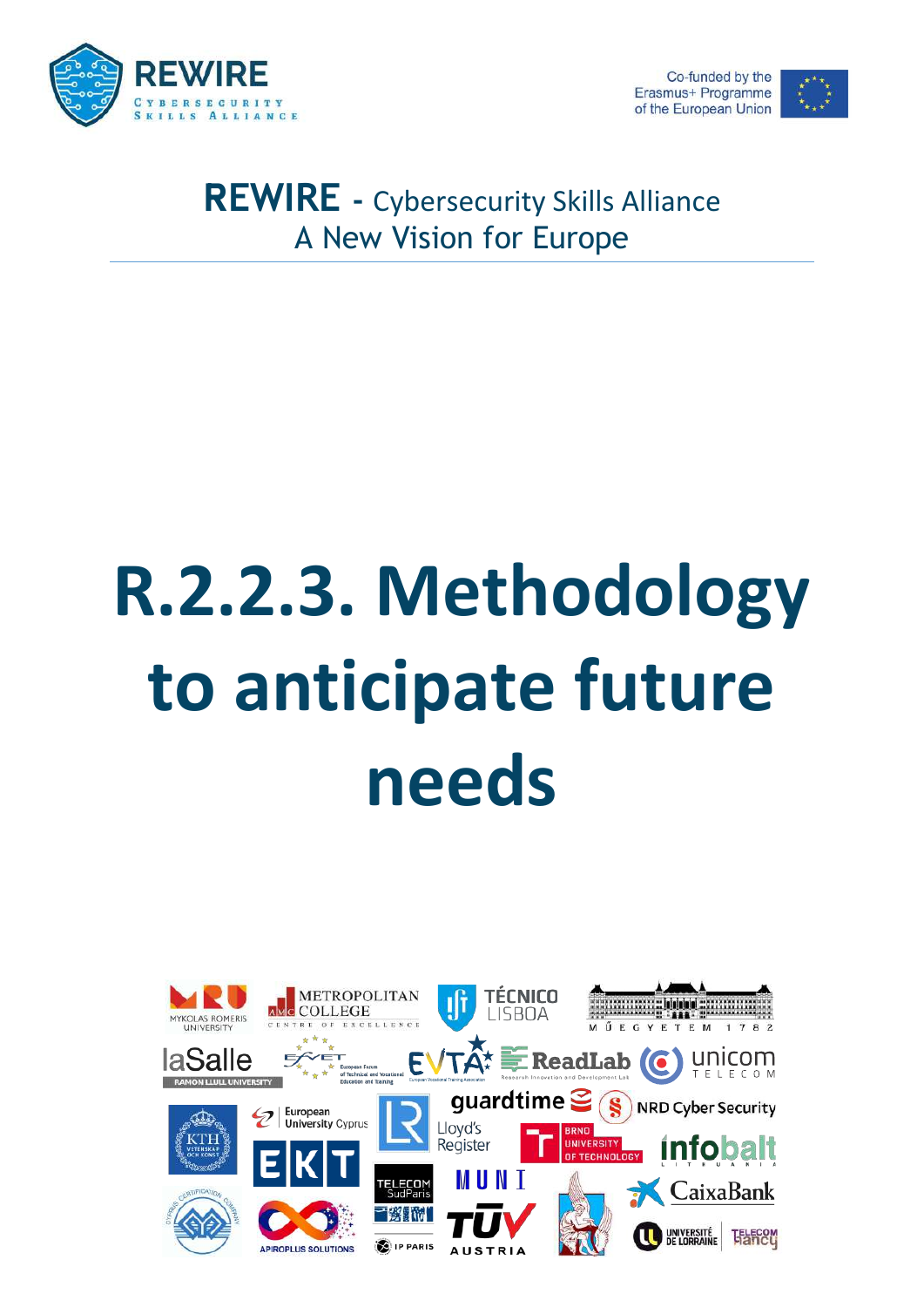| <b>Title</b>                | R.2.2.3. Methodology to anticipate future needs                                     |
|-----------------------------|-------------------------------------------------------------------------------------|
| <b>Document description</b> | Document presents methodology to forecast future needs for<br>cybersecurity skills. |
| <b>Nature</b>               | Public                                                                              |
| <b>Task</b>                 | T2.2 Cyber Security Skills Needs Analysis                                           |
| <b>Status</b>               | Final                                                                               |
| <b>WP</b>                   | WP <sub>2</sub>                                                                     |
| <b>Lead Partner</b>         | <b>MRU</b>                                                                          |
| <b>Partners Involved</b>    | All                                                                                 |
| <b>Date</b>                 | 04 May 2022                                                                         |

| <b>Revision history</b>   | Author                                                                                                                                                                                             | <b>Delivery</b><br>date | Summary of changes and<br>comments                                                  |
|---------------------------|----------------------------------------------------------------------------------------------------------------------------------------------------------------------------------------------------|-------------------------|-------------------------------------------------------------------------------------|
| <b>Version 0.1</b>        | Edmundas Piesarskas (EKT),<br>Pakutinskas<br>$(MRU)$ ,<br><b>Paulius</b><br>Donatas Alksnys (MRU)                                                                                                  | 27/06/2021              | Initial framework of the<br>report                                                  |
| <b>Version 0.2</b>        | Edmundas<br>Piesarskas<br>(EKT),<br>Donatas Alksnys (MRU), György<br>Dán (KTH), Jan Jerabek (BUT),<br>Ricci<br>(BUT),<br><b>Paulius</b><br>Sarra<br>Pakutinskas (MRU),<br>Viktor<br>Varga (UNICOM) | 21/07/2021              | Version with inputs from<br>partners                                                |
| <b>Version 0.3</b>        | Edmundas Piesarskas<br>(EKT),<br>Paulius Pakutinskas<br>$(MRU)$ ,<br>Donatas Alksnys (MRU                                                                                                          | 16/09/2021              | First version for<br>peer<br>review                                                 |
| <b>Version 0.4</b>        | Pedro Adao (ULisboa), Vaclav<br>Stupka (MU)                                                                                                                                                        | 24/09/2021              | Comments of internal<br>reviewers                                                   |
| <b>Final Version 1</b>    | Donatas Alksnys (MRU)                                                                                                                                                                              | 09/12/2021              | Version with<br>updates<br>of<br>after<br>comments<br>internal reviewers            |
| <b>Final Version 1.1.</b> | Regina Valutytė (MRU)                                                                                                                                                                              | 04/05/2022              | with<br>Final<br>version<br>after<br><b>EACEA</b><br>updates<br>review and comments |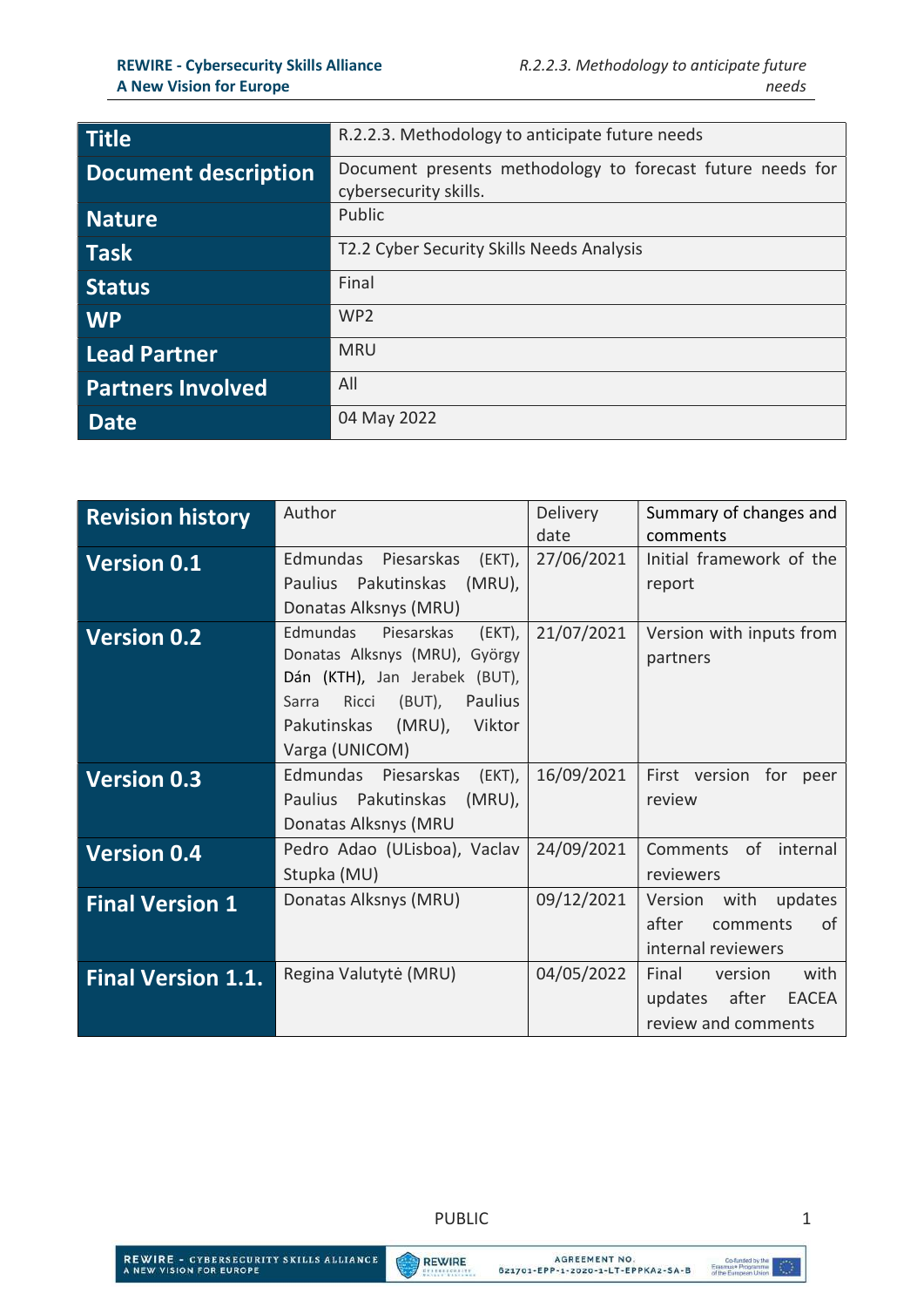## Disclaimer:

The European Commission's support for the production of this publication does not constitute an endorsement of the contents, which reflect the views only of the authors, and the Commission cannot be held responsible for any use which may be made of the information contained therein.

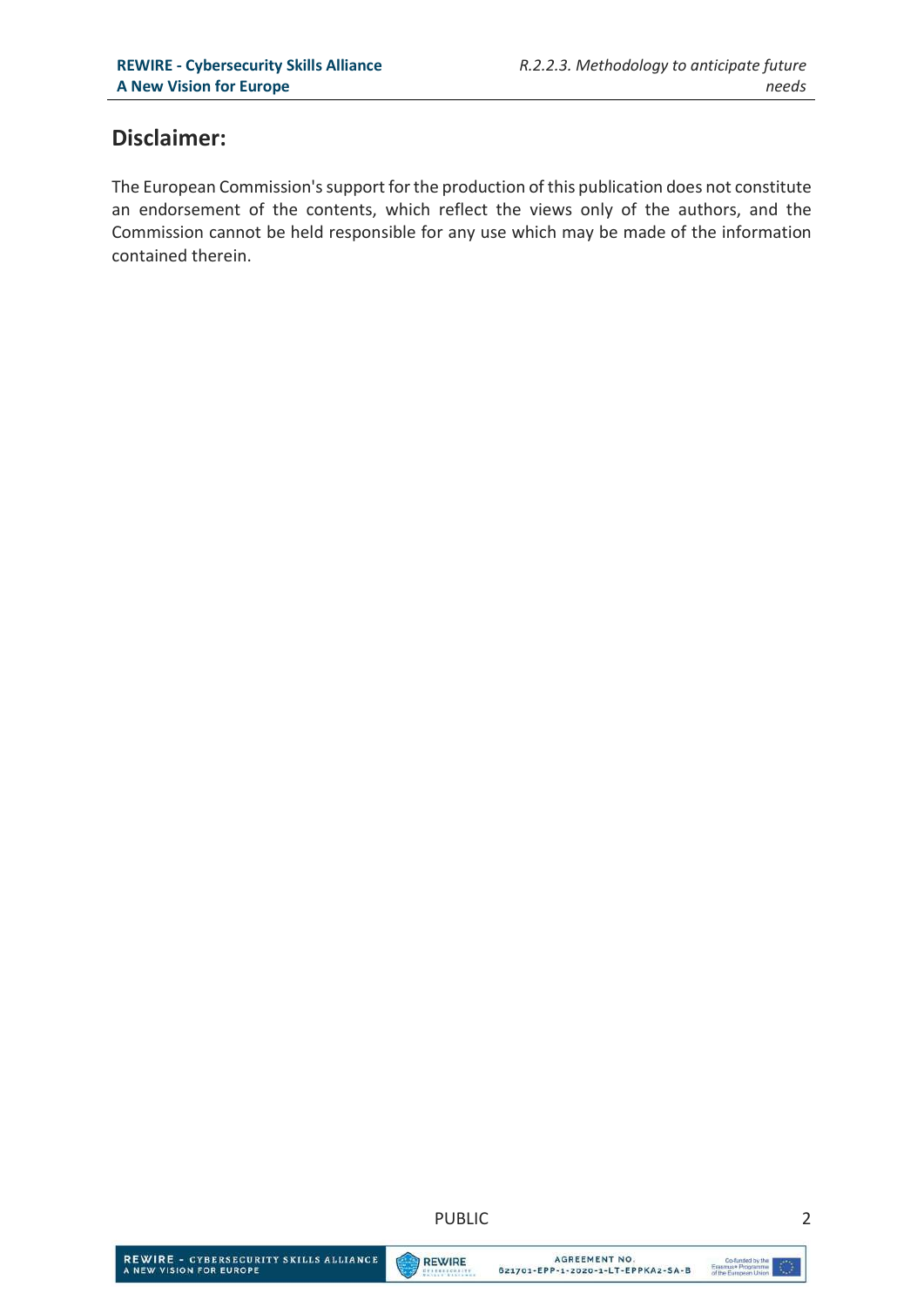# **CONTENTS**

| 1.1.1.<br>1.1.2.<br>1.1.3.<br>1.1.4. |                                                      |  |
|--------------------------------------|------------------------------------------------------|--|
|                                      |                                                      |  |
| 1.2.1.                               |                                                      |  |
|                                      |                                                      |  |
|                                      |                                                      |  |
|                                      |                                                      |  |
|                                      | 3. REWIRE Methodology to anticipate future needs  12 |  |
|                                      |                                                      |  |
|                                      |                                                      |  |
|                                      |                                                      |  |
| 3.3.1.<br>3.3.2.<br>3.3.3.<br>3.3.4. |                                                      |  |
|                                      |                                                      |  |
|                                      |                                                      |  |
|                                      |                                                      |  |

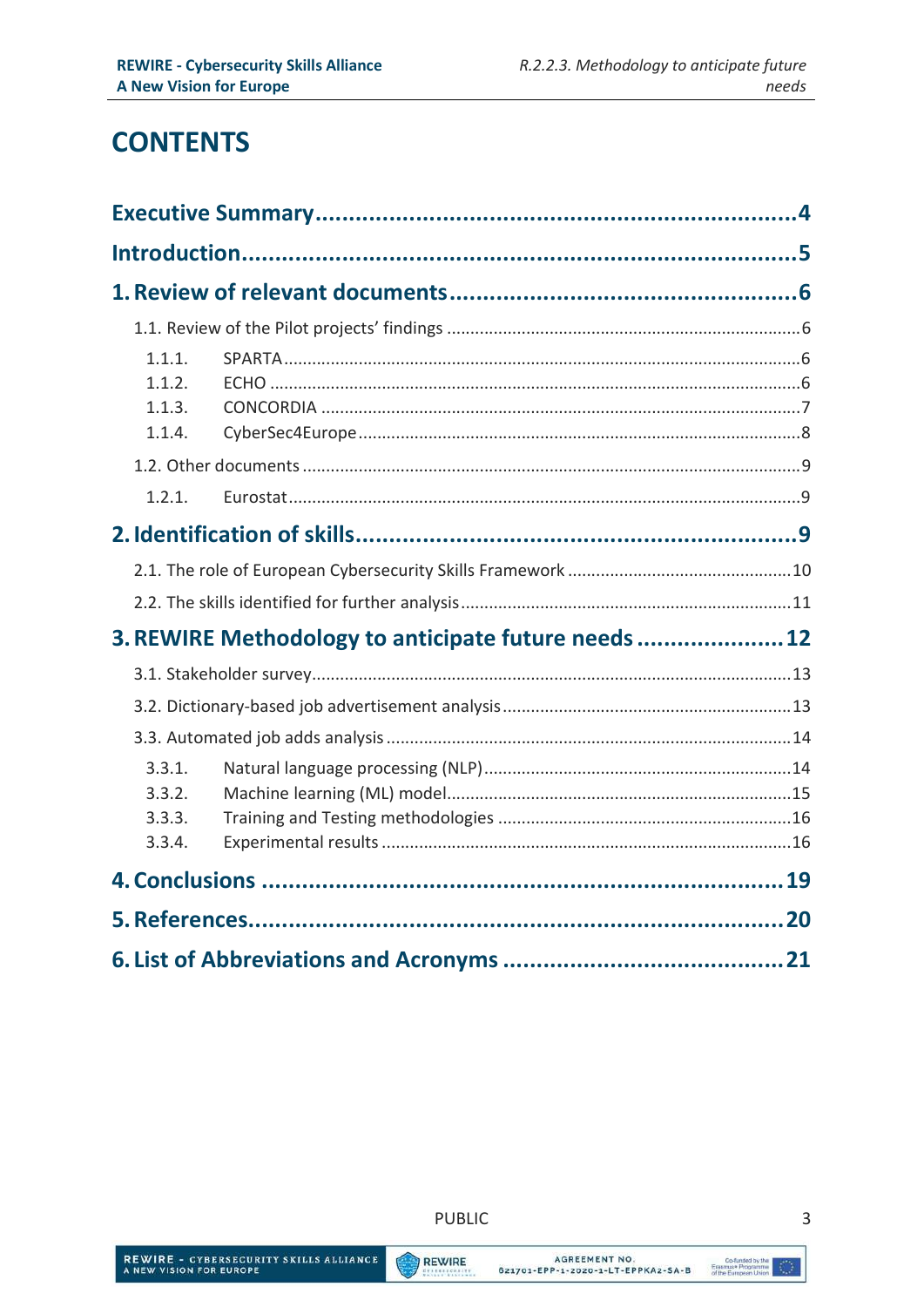# Executive Summary

The versatile and relevant methodology is a key factor to anticipate future needs in the cybersecurity field. Facing the tremendous speed of new technology development and worrying increase in the number of cyberattacks, it is essential to include and evaluate all possible factors that could contribute to the creation of a long-lasting methodology. One of the main challenges is missing a unified cybersecurity skills framework. Having a shared vision is essential to develop long-lasting model and methodology to forecast future cybersecurity skills needs.

The methodology structure consists of three main parts: (i) methodology applied in relevant documents and research as basis and justification for the following parts, (ii) stakeholder survey, and (iii) automated job ads analysis. Each of these parts are closely related. A taxonomy was derived mainly from NICE competencies and then adjusted to the EU market. It was used both for stakeholder survey and automated job ads analysis. Keeping a shared framework helps to maintain sustainable and consistent methodology where each element supplements the other.

The findings of the pilot projects' (i.e., Concordia, CyberSec4Europe, Echo, and SPARTA) was a basis for the creation of a new methodology. The very first step was to check for existing methodologies related to identification of the skills needs. This focus ensured a continuous process of developing a relevant methodology for anticipating future needs in the cybersecurity field. Valuable insights and identified gaps give a solid ground for further development of the methodology and minimize the need of analysing the same areas.

It is not possible to anticipate future skills needs without a classification of the skills and a common taxonomy. As the ENISA skills framework was not yet available at the moment of writing this report (July 2021), the project group chose the NICE NIST competencies framework and identified the main competencies needed for cybersecurity work roles. The identified competencies were split into three categories: (1) Cybersecurity Skills, (2) IT Skills, and (3) Soft Skills.

With awareness of extensive market growth and sophistication of IT, it is necessary not only to take existing studies but also to introduce and promote flexible and long-term methodological means for coming years. Therefore, the proposed design of future needs anticipation methodology is based not only on previous pilots but also on conducted stakeholders survey, results of dictionary-based job advertisement analysis and automated job adds analysis. These methods allowed the project group to identify the current and near future skills needs and propose a strategy that is not dependent on the period that is applied and, on the taxonomy used.

Combining previous work with a newly created stakeholder survey and automated job ads analysis based on machine learning, methodology for anticipating future needs will also be adjusted to reflect actual market needs. Cooperation with ENISA is also one of the key elements in the creation of a unified EU cybersecurity skills framework and methodology that is based on it.

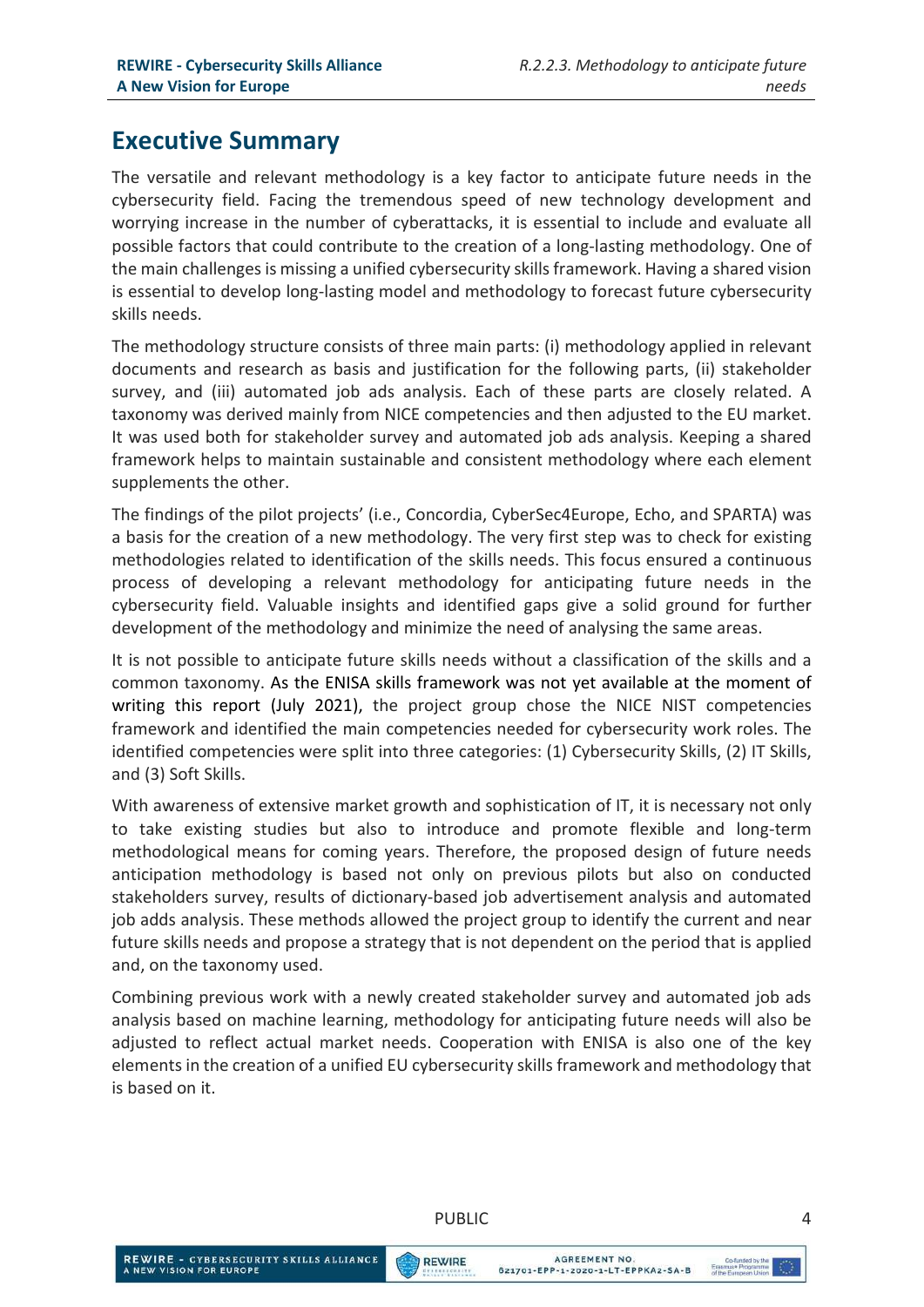# Introduction

Cybersecurity is becoming increasingly important topic with the rapid development of Information Technology (IT), where roles with particular skills are in high demand in the market. However, due to the lack of shared understanding and taxonomy of cybersecurity roles and skills, it is complicated and sometimes even impossible to coordinate educational programs, share information about market needs, communicate about educational programs and which skills and for which roles could be obtained there. Despite many researches and various frameworks aiming to address this issue, a common vision of the unified framework is still not achieved. This variety of taxonomies in different frameworks and the missing interconnection among them cause difficulties in the creation of a common vision. Though environment is very complex, the project group focused on most relevant documents in this field to assess methodologies used in other projects, come up with methodologies that could contribute in anticipation of future needs and propose new methodology for REWIRE project.

This report was prepared following a three-step process:

- (i) an overview of existing skills needs analysis methods. Section 1 presents the methodology applied in relevant documents and research, in particular the findings based on previous pilot projects.
- (ii) identification of skills. Section 2 describes the skills that were used in the survey and machine learning model;
- (iii) the methodology proposal. Section 3 presents the proposed Methodology to anticipate future needs, Section 4 - the results of work done in this project.

The R2.2.3 Methodology to Anticipate Future Needs is an input to R2.3.2 Cybersecurity Strategy. This methodology of anticipating future needs will be used in Blueprint design (T3.2), Development of European Cybersecurity Skills Framework (T3.3) and Design and Development of the Digital European Cybersecurity Skills Observatory (T5.1) as fundamentals for the mentioned tasks. The relationship among WPs and tasks is illustrated in Figure 1.

The proposed methodology will be used in further development of Cybersecurity Strategy that will lay down fundamentals for proper addressing of market demand and actual respond to existing needs.



Figure 1. Relationship with other WPs and Tasks in REWIRE project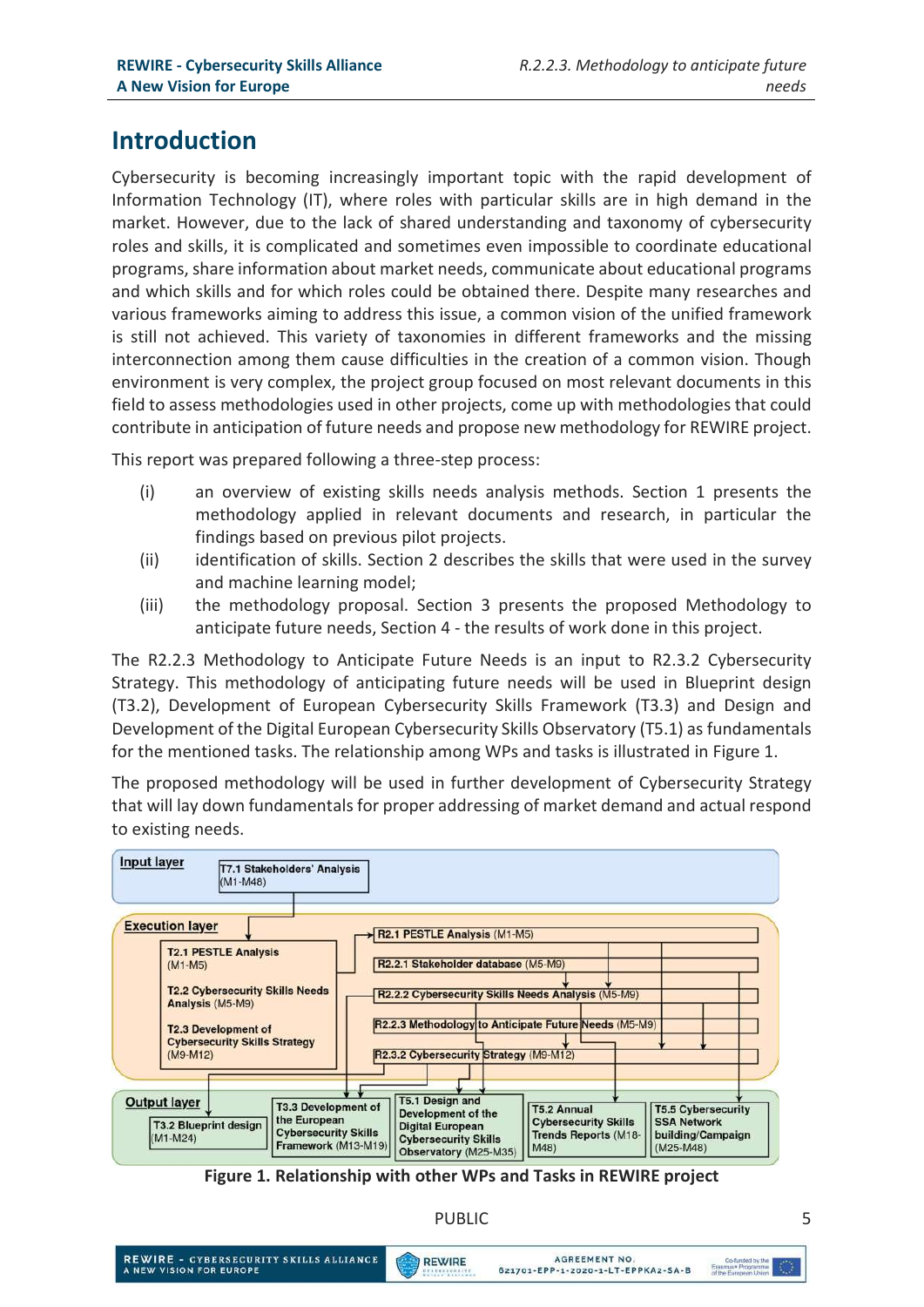# 1. Review of relevant documents

This section reviews the pilot projects' (i.e., Concordia, CyberSec4Europe, Echo, and SPARTA) findings and their deliverables as a basis for the creation of a new methodology. This step ensures a continuous process of developing a relevant methodology for anticipating future needs in the cybersecurity field. Valuable insights and identified gaps give a solid ground for further development of the methodology and minimize the need of analysing the same areas.

# 1.1. Review of the Pilot projects' findings 1.1.1. SPARTA

After analysing the state-of-the-knowledge on skills management, the SPARTA project delineated the way forward to a European Skills Framework<sup>1</sup>. In particular, the SPARTA Framework is based on the Joint Research Centre (JRC) Cybersecurity domains taxonomy and the US-based National Initiative for Cybersecurity Education (NICE) since they provide a comprehensive structure that can incorporate the EU-specific realities and emerging skills landscape. The framework is then connected to education for the development of Goodpractice Cybersecurity Curricula<sup>2</sup>.

In particular, NICE Competencies were mapped to SPARTA topics which represent the content usually taught in cybersecurity university study programs. This list was created considering the existing curricula guidelines and the deliverable D9.1.

Moreover, SPARTA Topics are classified in either Fundamental or Cyber Security categories. Fundamental subjects are those that are not directly linked to the Framework, but which serve as a prerequisite for later studies. SPARTA topics can be viewed as skills needs analysis from the education point of view. Their relevance was analysed by comparing a selection of existing cybersecurity study programs

## 1.1.2. ECHO

The ECHO project aims to address the needs and skills gaps of cybersecurity professionals by aligning with know-how from existing frameworks (e.g., the e-Competence Framework, ECSO classification, and European Qualification Framework). They developed the ECHO Cyberskills Framework<sup>3</sup> to target the identified gaps in cybersecurity talent, contextualizing the approach to fit organizations from various sectors of industry, and leveraging the currently fragmented efforts in the field of cybersecurity skills, knowledge, and competencies. The end goal is to provide a flexible mechanism to design and develop of learning outcome-based training program.

-



<sup>&</sup>lt;sup>1</sup> Edmundas Piesarskas, D9.1 Cybersecurity skills framework, January 2020,

https://www.sparta.eu/deliverables/

<sup>&</sup>lt;sup>2</sup> Jan Hajny, D9.2 Curricula descriptions, July 2020, https://www.sparta.eu/deliverables/

<sup>&</sup>lt;sup>3</sup> Pavel Varbanov, D2.6 ECHO CYBERSKILLS FRAMEWORK 2021 https://echonetwork.eu/wp-

content/uploads/2021/03/ECHO\_D2.6\_Cyberskills-Framework.pdf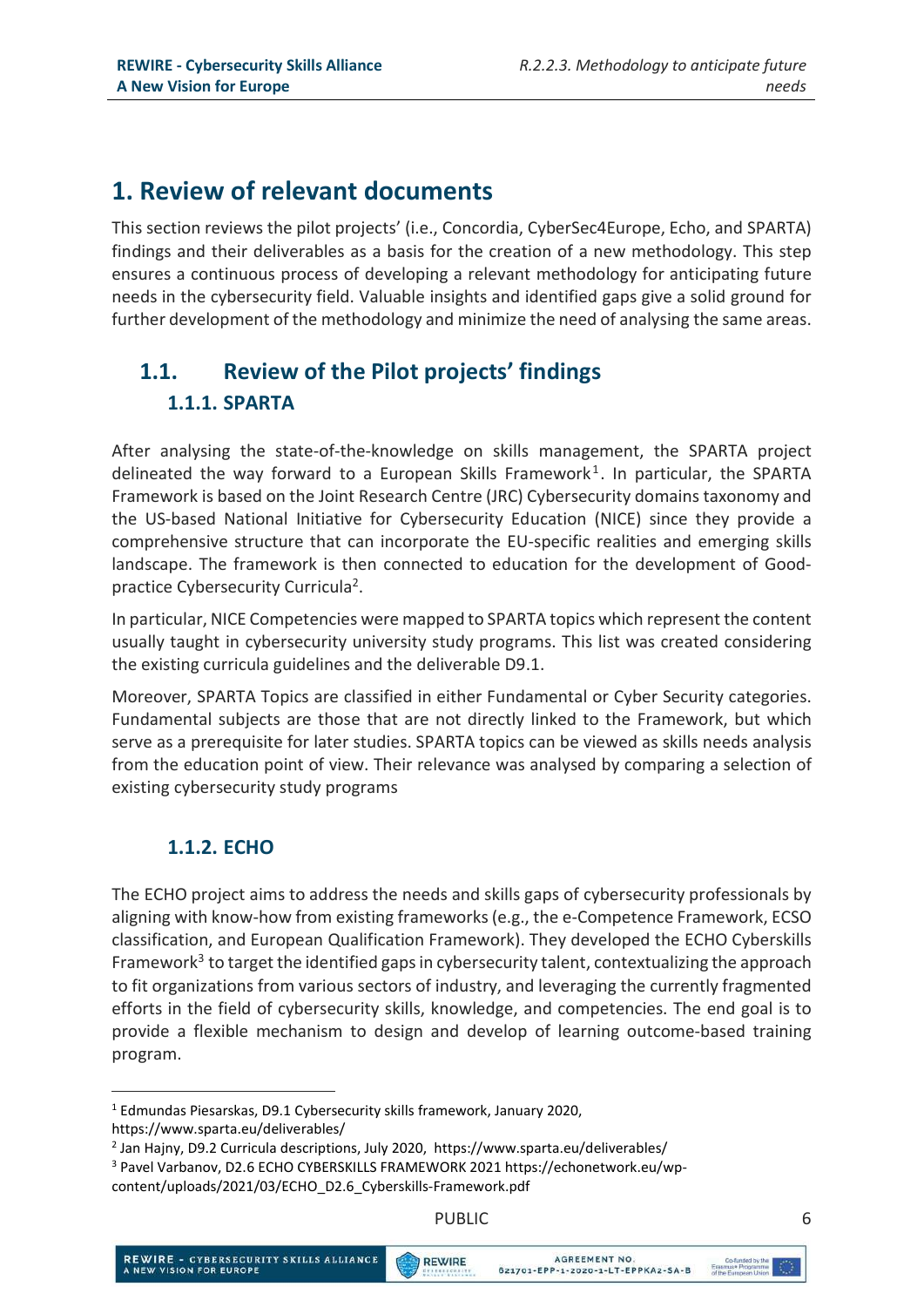Within this process, they identify the necessity of a stakeholders' skills analysis. In particular, the ECHO project proposes that the identification of competence needs could start from the comparative analysis of multi-sector and inter-sector challenges, but also from the analysis of the entire supply chain of any given organization and its interrelation with its sector of operation, as well as with other sectors in terms of suppliers and customers.

They also combine a top-down (mapping the tasks, skills, knowledge, and competencies to professional profiles and knowledge domains) with a bottom-up approach (mapping the competence descriptors to real sector scenarios, assets, threats, and responsible professionals). In this way, the user can compare all existing sources of information and, based on an expert view, decide the most critical knowledge and skills that they should develop or deliver to the market.

ECHO approach supports clear provision of career and educational pathways. They connect the learning outcomes with skills supported by specific practical training scenarios. In this way, the ECHO system of solutions and services contributes to the faster building of practical skills and knowledge transfer to protect systems and digital assets more effectively.

Another need identified by the ECHO Consortium is that cybersecurity-related training, education, and certifications must be comparable. The significance and complementarity of fundamental and practical education should be balanced and transferable.

They also identified the need to create a more flexible method for short-term training in operational environments to develop purpose-based acquisition of top-priority skills. Therefore, ECHO creates conditions and infrastructure to support the timely identification of gaps and methods to fill those gaps continuously with hands-on tools that facilitate collaboration and knowledge sharing.

The ECHO assessment method provides hints for detailed analysis of missing knowledge and skills, and the pathways for filling the gaps. The method does not result only in a positive or negative assessment of the demonstrated abilities but identifies weaknesses and suggests learning objectives that address them.

#### 1.1.3. CONCORDIA

-

The CONCORDIA project recognizes several issues affecting cybersecurity education: (a) lack of cybersecurity educators, (b) poor interaction with industry, (c) poor understanding of the labour market, (d) outdated platforms in the educational environment, and (e) difficulty in keeping the pace with the outside world.

In order to overcome the aforementioned issues and complement the existing ENISA Good Practice Guide on Training Methodology<sup>4</sup>, CONCORDIA proposed the following methodology to create the optimal course<sup>5</sup> which is mapped to the following individual process stages: ENGAGE, DEFINE, PRODUCE, VALIDATE and DELIVER.

<sup>4</sup> https://www.enisa.europa.eu/news/enisa-news/good-practice-guide-on-training-methodologies-publishedby-enisa

<sup>&</sup>lt;sup>5</sup> Felicia Cutas, CONCORDIA: Methodology for the creation and deployment of new courses and/or teaching materials for cybersecurity professionals https://www.concordia-h2020.eu/wp-

content/uploads/2020/06/CONCORDIA-methodology-courses-professionals-for-publication.pdf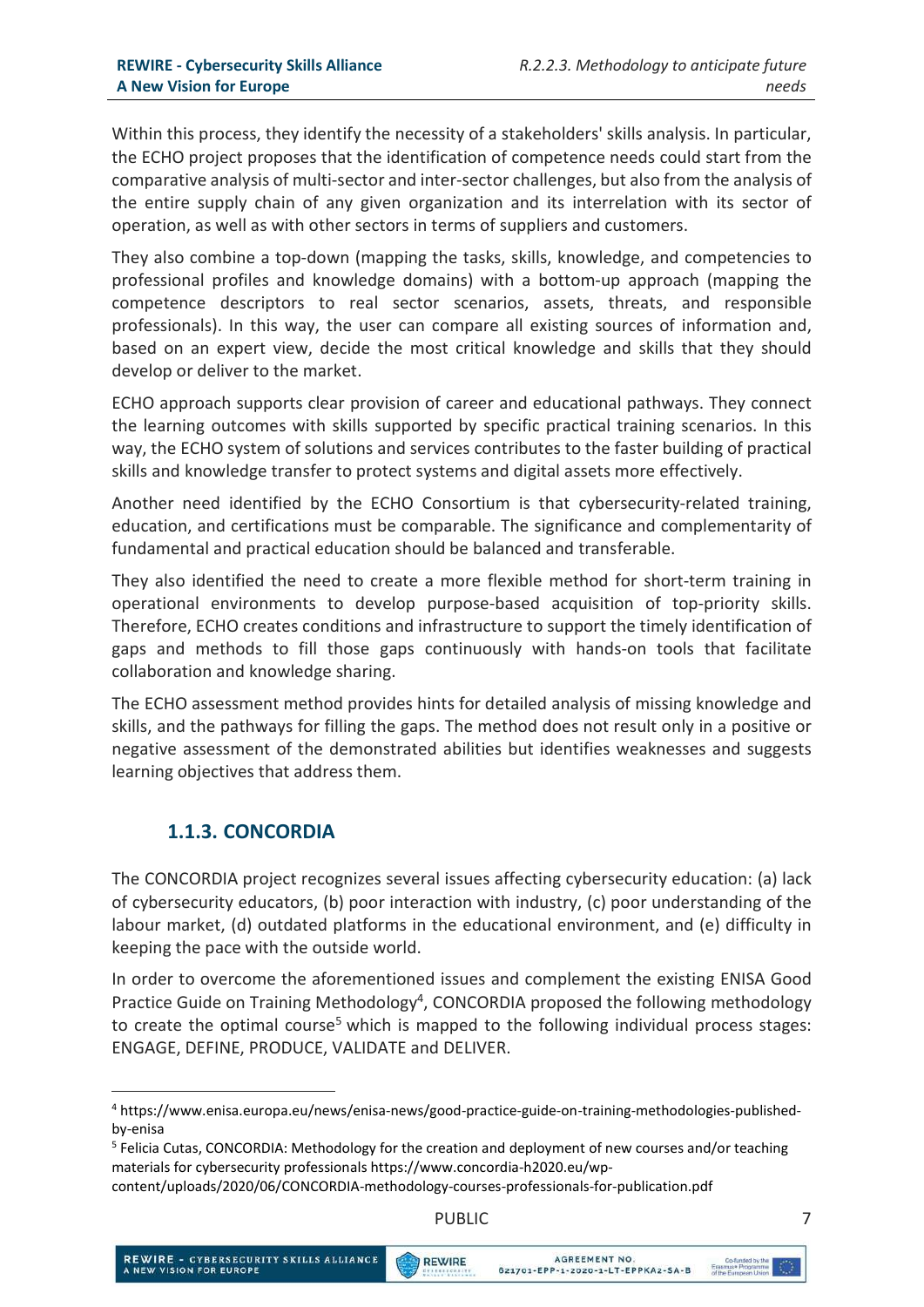In fact, the ENGAGE and DEFINE stages consist of initial inputs on the learning objectives and associated competencies to be developed during the course. A multi-stakeholder workshop with representatives of different companies from the same industry sector is used to identify cybersecurity topics. Following, the PRODUCE stage develops a specific curriculum and related content materials, the VALIDATE stage contains a pilot version of the course which is offered to professionals in the DELIVER stage.

Moreover, the methodology looks into addressing the following topics (1) understand your target audience, (2) look into their needs, (3) the content of the course, (4) choosing the lecturers, (5) lesson design, (6) deliver strategy, (7) consider the evaluation strategy, (7) the importance of certification, and (8) looking into partnering.

Of our interest is the "look into their needs" process which deals with skills needs analysis and it is associated to ENGAGE, DEFINE and VALIDATE/DELIVER course stages.

They propose several strategies on how to run the skills needs analysis:

- Do market research by checking for the existing courses addressing the different needs of the target audience.
- Check for trends either by market analysis or by considering new research areas mentioned in EU calls which are a good indicator of the needs for competencies.
- Cluster the needs per industry. In fact, the needs could differ from one industry to another.
- Check for needs per profile. Note that job profiles are characterized by a set of competencies.
- Seniority matters. The more professionals advance in their career, the more they need to include in their formation soft skills and business skills.
- Consider feedback loops. The needs may change overtime.

#### 1.1.4. CyberSec4Europe

CyberSec4Europe and its Work package 6 is dedicated to the identification and prioritization of the cyber skills needed for education at University level, and the investigation of existing cybersecurity curricula.

Work package  $6$  – Cybersecurity Skills and Capability Building<sup>6</sup> of the CyberSEc4Europe project deals with:

- identification and prioritization of the cyber skills needed for security professionals and professionals in general;
- specification of training programs and professional assessment for different target groups in comparison to already existing industry programs (ISACA, CISSP, ISC2, etc.);
- design of a methodology to develop such programs;
- implementation of the capabilities (i.e. training and skill assessment) required to run such programs.

-

<sup>6</sup> https://cybersec4europe.eu/wp-content/uploads/2020/02/D6.2-Education-and-Training-Review-V1.2- Submtted.pdf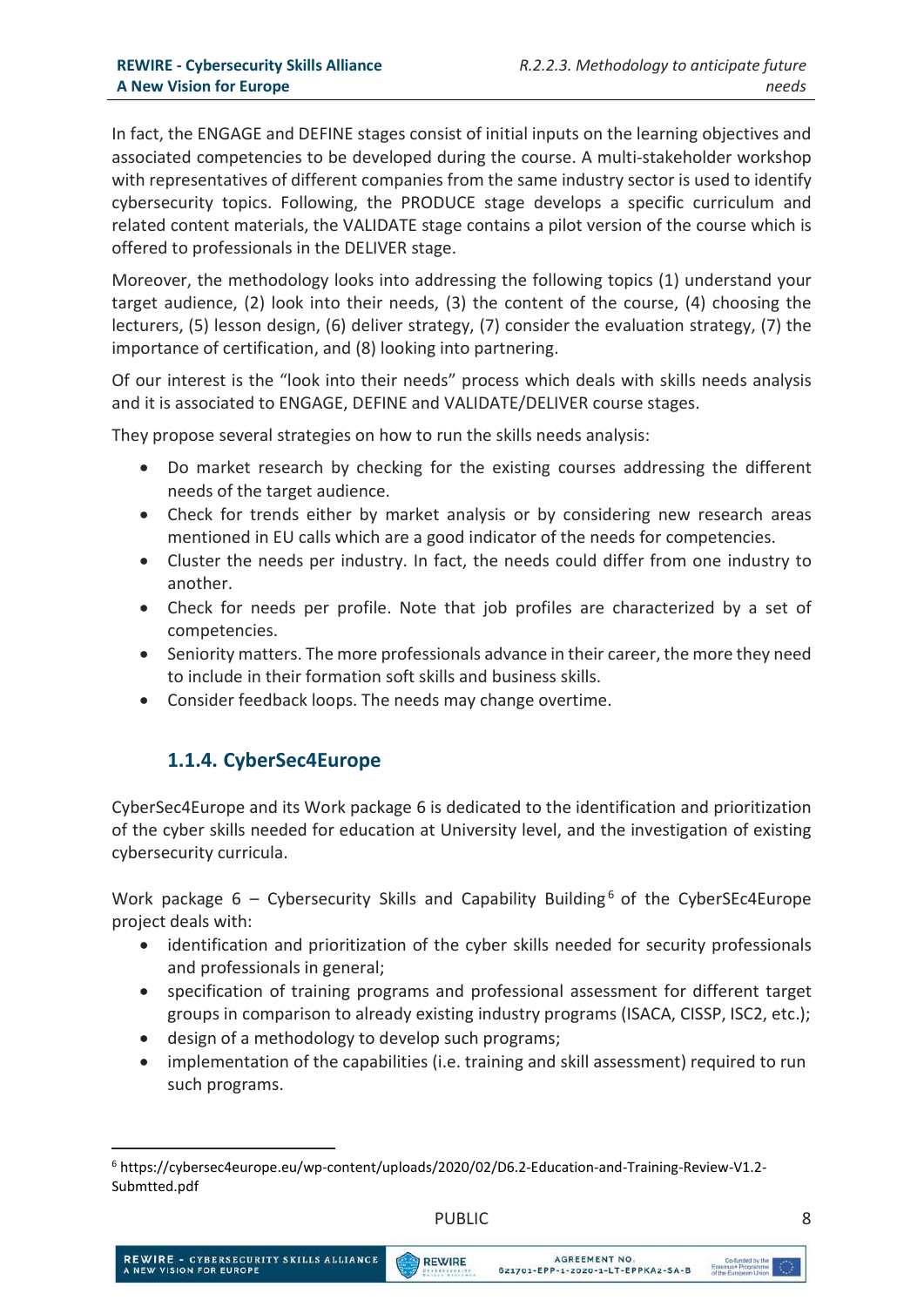The task responsibilities are split among partners.

- Leading the task and being responsible for the initial review of existing programs at the European Level and the final development of assessment mechanisms for the general cybersecurity capabilities of the workforce across all Demonstration cases.
- Designing and providing content and assessment approaches for the specific areas of Security Intelligence, Adaptive Security and Cross-Border Authentication.
- Providing workforce assessment methods through serious games for PSD Demonstration cases.
- Providing assessments mechanism for non-ICT workforce (lawyers etc.).

Providing workforce assessment for Federated IdM scenarios on Public Sector.

# 1.2. Other documents

## 1.2.1. Eurostat

Eurostat's overview of Digital economy and society<sup>7</sup> focuses on mobile internet access, social media use, e-commerce, internet security, cloud services, digital skills and employment of ICT specialists. The statistics on Information and Communication Technologies (ICT) in this section are available separately for households/people and businesses/enterprises. Though cybersecurity skills and cybersecurity roles are not analysed in these reports, overall growth of ICT specialists and high level of ICT specialists' employment correlates with increasing demand for cybersecurity specialists. As increasing number of businesses rely on ICT for their daily operations and threat of cyber-attacks become more and more expected phenomenon, the demand for cyber security specialists could potentially grow at even higher rates than those of demand for ICT specialists.

Therefore, measure of employed ICT specialists of total employment could be valuable metric to be taken into account for anticipating future needs. Having in mind the significant importance of cybersecurity skills, proposal to Eurostat to include cybersecurity related topics in their questionnaires should also be considered as an option for improving future forecasting of cybersecurity skills demand.

The review of methodologies used in the reviewed documents has shown that the key elements are:

- identification of competencies that could be used as common taxonomy between project partners, and
- the mechanism to monitor need of identified competencies in the future.

# 2. Identification of skills

-

During the methodology's creation, the projects group realized the need for a common taxonomy. It is not possible to anticipate future skills needs without a classification of the skills. As the ENISA skills framework was not available at the moment of writing this report



<sup>7</sup> https://ec.europa.eu/eurostat/web/digital-economy-and-society/overview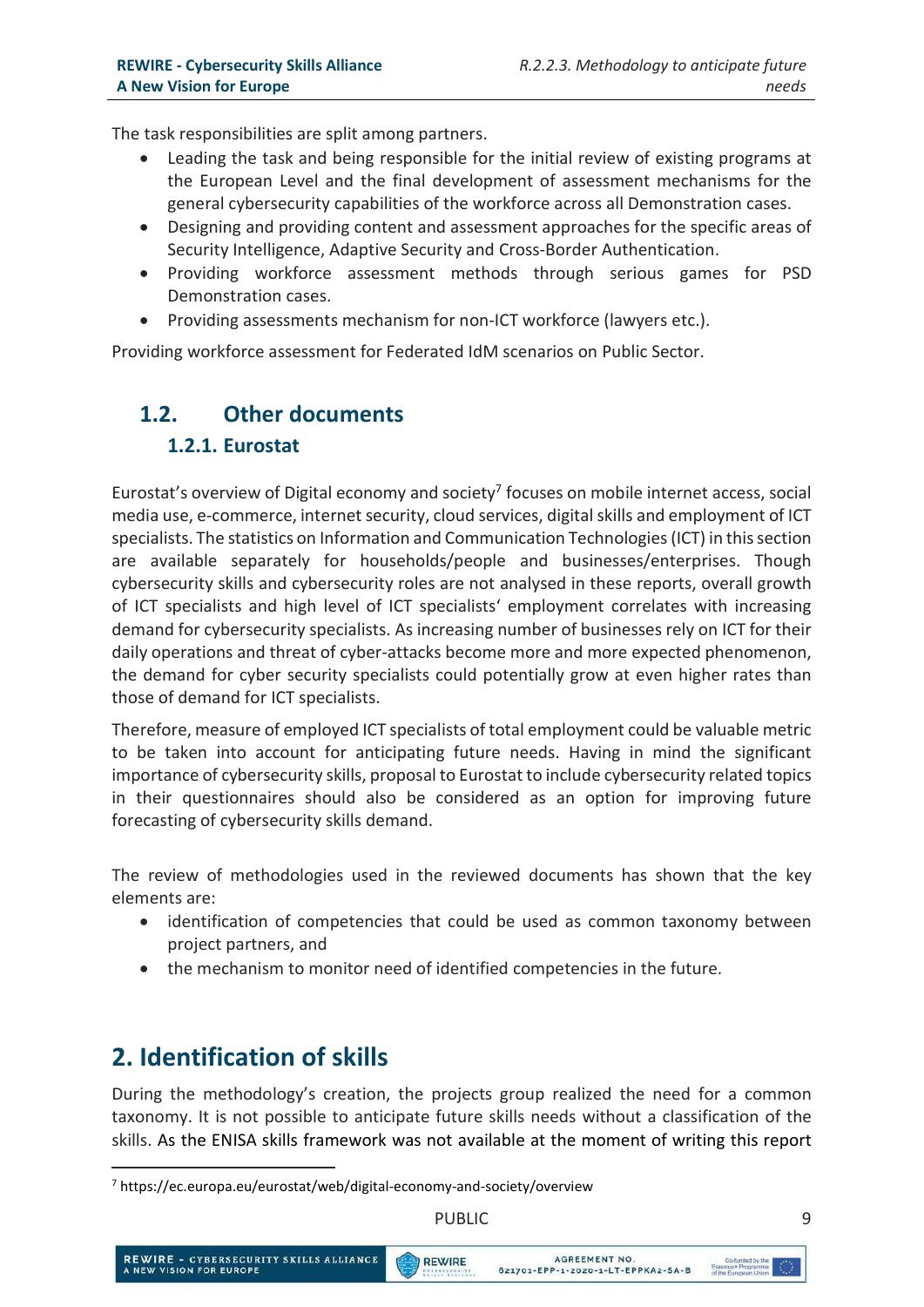(July 2021), we considered the NICE NIST competencies framework and we identified the main competencies needed for cybersecurity work roles.

#### 2.1. The role of European Cybersecurity Skills Framework

The role of an agreed Framework for managing cybersecurity skills at the EU-level was discussed in different circumstances. The SPARTA pilot project put significant efforts to describe the importance, role and possible application of cybersecurity skills framework in the deliverable "Cybersecurity skills framework"<sup>8</sup>. The document also aimed to accelerate discussions around this topic. It also recognized some important difficulties in building EUwide framework, like national legislation of MS's, importance of maintenance and others.

The European Union Agency for Cybersecurity (ENISA) took the initiative on this subject. In 2020 ENISA recognized the importance of skills framework, stating: "The development of an European Cybersecurity Skills Framework that would take into account the needs of the EU and each one of its Member States is considered an essential step towards the Europe's digital future."<sup>9</sup>

In July 2020, ENISA launched a call for an Ad Hoc Expert Group on Cybersecurity Skills Framework with the aim to promote harmonization in the ecosystem of cybersecurity education, training, and workforce development and to develop a common European language in the cybersecurity skills context. The group consists of 15 members, representing different stakeholder groups, including academia, industry, policy making.

The task of the Group is to develop a European Cybersecurity Skills Framework, which permits a common understanding of the roles, competencies, skills and knowledge used by individuals, employers and training providers across the EU Member States. Furthermore, it could also raise awareness by identifying the gaps in the cybersecurity landscape that can be bridged with the creation of a common European Cybersecurity Skills Framework.<sup>10</sup>

During the development of the Framework, there were a few principles to be applied:

- The Framework should fit to European landscape of standardization and legislation. The European Norm (EN) 16234-1 European e-Competence Framework (e-CF)<sup>11</sup> was selected as a reference point. Upcoming Cybersecurity Skills Framework will follow the construction approach of the above-mentioned Norm.
- The Framework should be simple and made for use of SMEs or other non-professionals in the field. This will be reflected in the limited number of profiles.
- The Framework should include only cybersecurity-specific competencies and skills. General capabilities will not be included in the Framework.

Currently the Framework is under development. A draft version is not available for public yet. It is expected to finish activities of the Ad Hoc Expert Group till the end of 2021 and make the Framework available in 2022.

-

REWIRE

<sup>8</sup> SPARTA - D9.1 - Cybersecurity skills framework

<sup>9</sup> European Cybersecurity Skills Framework — ENISA (europa.eu)

<sup>&</sup>lt;sup>10</sup> Ad-Hoc Working Group on the European Cybersecurity Skills Framework — ENISA (europa.eu)

<sup>11</sup> European e-Competence Framework (ecompetences.eu)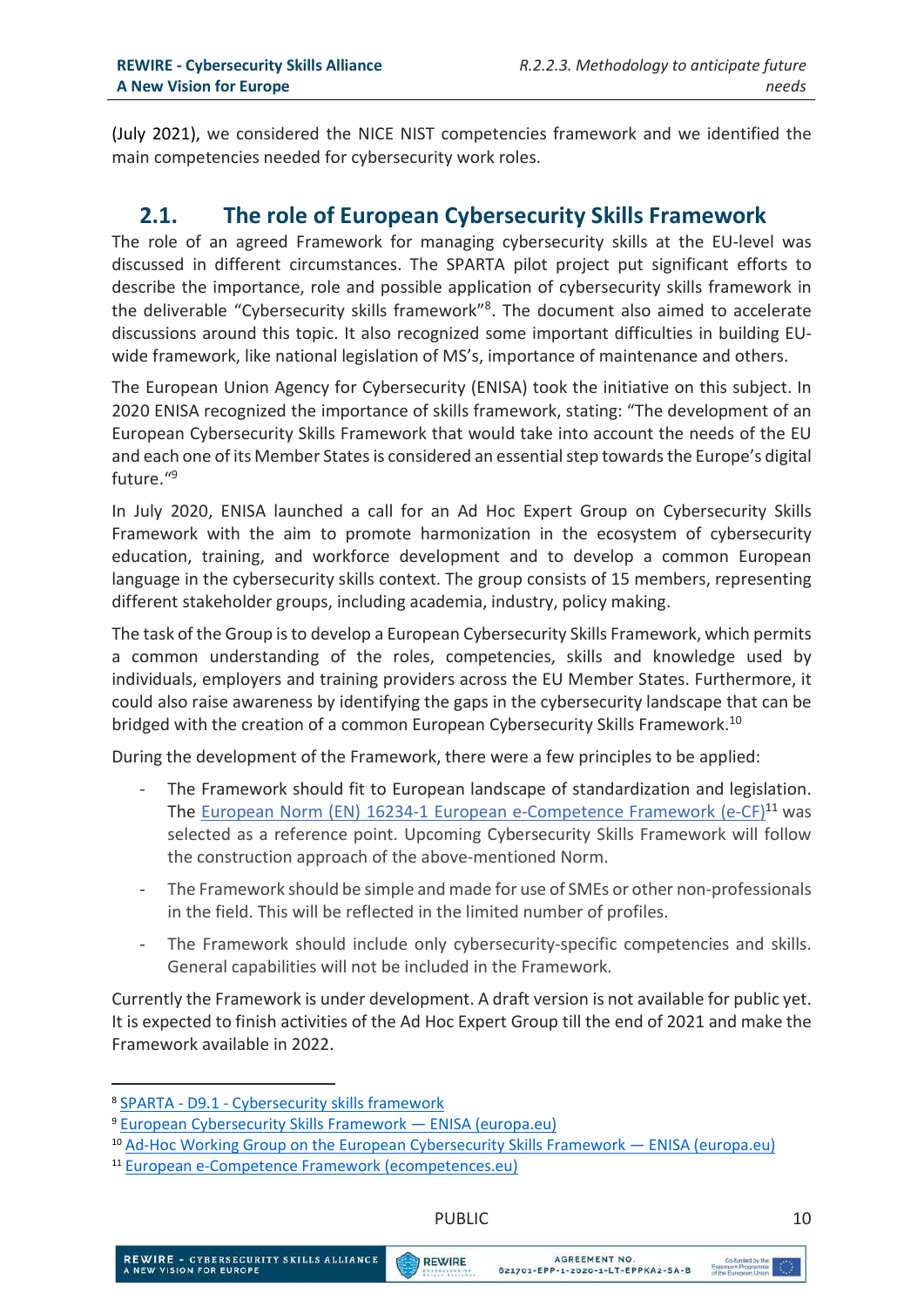In the architecture of the REWIRE project, a Europe-wide cybersecurity skills framework is one of the key components. Even if the ENISA Framework will be more of the recommendation nature, presumably it will still be the most-recognized and used across EU. In upcoming period REWIRE will use ENISA European Cybersecurity Skills Framework as it will become publicly available. It will also apply to the methodology of job market analysis.

# 2.2. The skills identified for further analysis

NIST Special Publication 800-181 revision 1, the Workforce Framework for Cybersecurity (NICE Framework) lists 57 competencies divided into technical, organizational, professional, and leadership categories.

We realized that some of the NICE competencies either need to be adjusted to the European (EU) market, were not relevant for the analysis's purposes, or could be merged. From the NICE competencies, we selected a total of 30 REWIRE competencies as shown in Figure 2. Competencies were carefully selected during WP2 task leaders' meetings and finally agreed on 2021-05-26 meeting. Competencies not included in our selection are visualized as grey. These competencies were split into three families: Cybersecurity Skills, IT Skills, and Soft Skills (Table 1).

| <b>Cybersecurity skills</b>              | <b>Other IT skills</b>         | Soft skills                     |
|------------------------------------------|--------------------------------|---------------------------------|
| <b>Business Continuity</b>               | Other IT skills                | Communication                   |
|                                          | Asset and Inventory            | <b>Education and Training</b>   |
| Data Analysis                            | Management                     | Delivery                        |
| Data Privacy                             | Database Administration        | <b>Organizational Awareness</b> |
| Data Security                            | <b>Enterprise Architecture</b> | <b>Policy Development</b>       |
| <b>Digital Forensics</b>                 | Network Management             | <b>Project Management</b>       |
|                                          |                                | <b>Strategic Relationship</b>   |
| <b>Identity Management</b>               | <b>Operating Systems</b>       | Management                      |
| Incident Management                      | Software Development           | <b>Workforce Management</b>     |
| <b>Information Systems and Network</b>   |                                |                                 |
| Security                                 | System Administration          |                                 |
| <b>Information Technology Assessment</b> |                                |                                 |
| Intelligence Analysis                    |                                |                                 |
| Law, Policy, and Ethics                  |                                |                                 |
| <b>Physical Device Security</b>          |                                |                                 |
| <b>Risk Management</b>                   |                                |                                 |
| <b>Testing and Evaluation</b>            |                                |                                 |
| <b>Threat Analysis</b>                   |                                |                                 |

#### Table 1. REWIRE competencies.

Cybersecurity Skills competencies are those knowledge, skills, and abilities (KSAs) that need to be known in a cybersecurity work role while IT Skills are more general and fundamental information technology knowledge. At last, Soft Skills are related to non-technological KSAs.

PUBLIC 11

REWIRE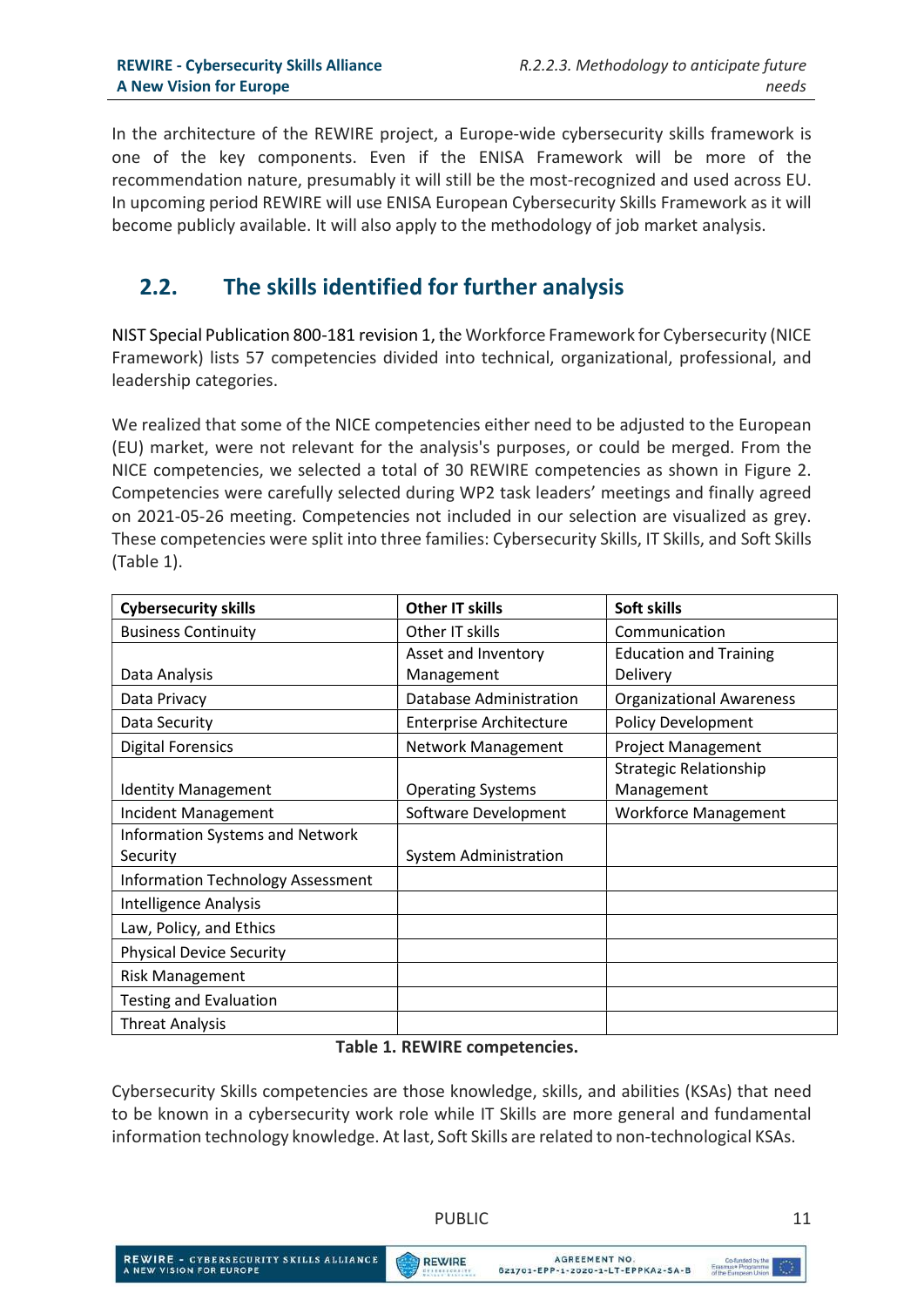IT and Soft Skills need to be considered since they are necessary for a good practice of cybersecurity work roles. We would like to remark that cybersecurity is a multidisciplinary field and therefore, requires knowledge not only from computer science.

Figure 2 depicts the three REWIRE skills families and "Other Skills" group which are those NICE competencies not essential for the analyses.



Figure 2. Mapping from NICE to REWIRE competencies

The skills rectangle colour depends on the NICE group of belonging, i.e., blue for Technical, purple for Organizational, orange for Professional, and green for Leadership. Merged competencies have a light-green rectangle with a border of another colour. Moreover, they are connected by arrows to NICE competencies that were merged.

# 3. REWIRE Methodology to anticipate future needs

With awareness of extensive market growth and sophistication of IT, it is necessary not only to take existing studies into account but also to introduce and promote flexible and long-term methodological means for upcoming years. The proposed design of future needs anticipation methodology is based not only on previous pilots but also on conducted stakeholders survey, results of dictionary-based job advertisement analysis and automated job adds analysis.

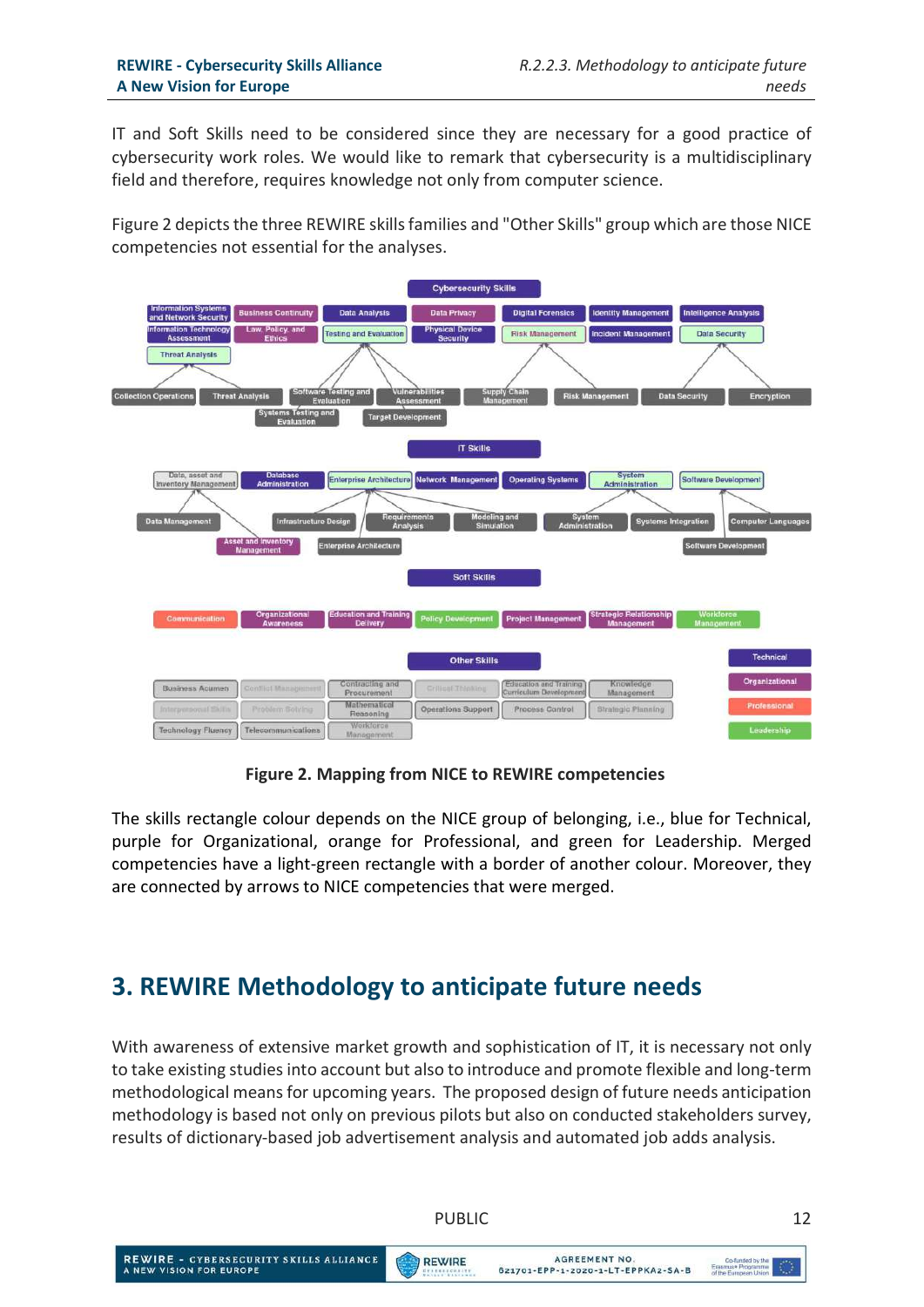# 3.1. Stakeholder survey

We decided to reach out to the stakeholders identified by the REWIRE partners and entered into the REWIRE Stakeholder Database maintained as part of Work Package 7 activities. We wanted to ask them about their perception of the most sought-after job roles; cybersecurity competencies needed in their organizations and countries; as well as the level of availability and quality of relevant education programs in the cybersecurity domain.

We approached this goal in the following general steps:

- 1. We extended the REWIRE stakeholder database with additional cybersecurity professionals whom we intended to contact with our survey.
- 2. We performed a high-level, mostly manual analysis of job ads on relevant platforms, e.g., LinkedIn and national web-based job platforms. This was necessary to identify those job roles, which are mostly sought-after on the job platforms.
- 3. We analysed the cybersecurity competencies identified by the NIST NICE framework (March 2021 version), consolidated them (as described above) and used the distilled list of competencies throughout the survey.
- 4. We developed a novel survey covering the above-listed topics.
- 5. We tested and updated the survey in multiple rounds.
- 6. We sent out the survey to selected REWIRE stakeholders.
- 7. We performed an initial analysis of the survey results.

The survey itself consisted of the following sections:

- General information of the respondent;
- Country-level competency level status;
- Organization-level need for cybersecurity professionals;
- Country-level need for cybersecurity professionals;
- Country-level competency needs;
- Country-level coverage of competency needs;
- Different factors having an impact on cybersecurity education on the European level.

Proposed survey template covers both industry and educational perspectives thus contributing to anticipation of future needs.

# 3.2. Dictionary-based job advertisement analysis

One of the easiest-to-implement text mining approaches is dictionary-based analysis. These methods rely on the creation of novel or the use of existing dictionaries of words or phrases. The dictionary is essentially a mapping of different topics of interest or concepts to a list of words and phrases. A corpus of text can then be analysed and checked whether it, or its parts contain any of the words and phrases in the dictionary and thereby identify whether the texts analysed refer to any of the concepts of interest.

In our case the corpus of texts are sets of job advertisements collected from various, mostly online, digital platforms. The dictionary was created manually by starting from the consolidated list of NICE competencies and looking for related words and phrases in the initial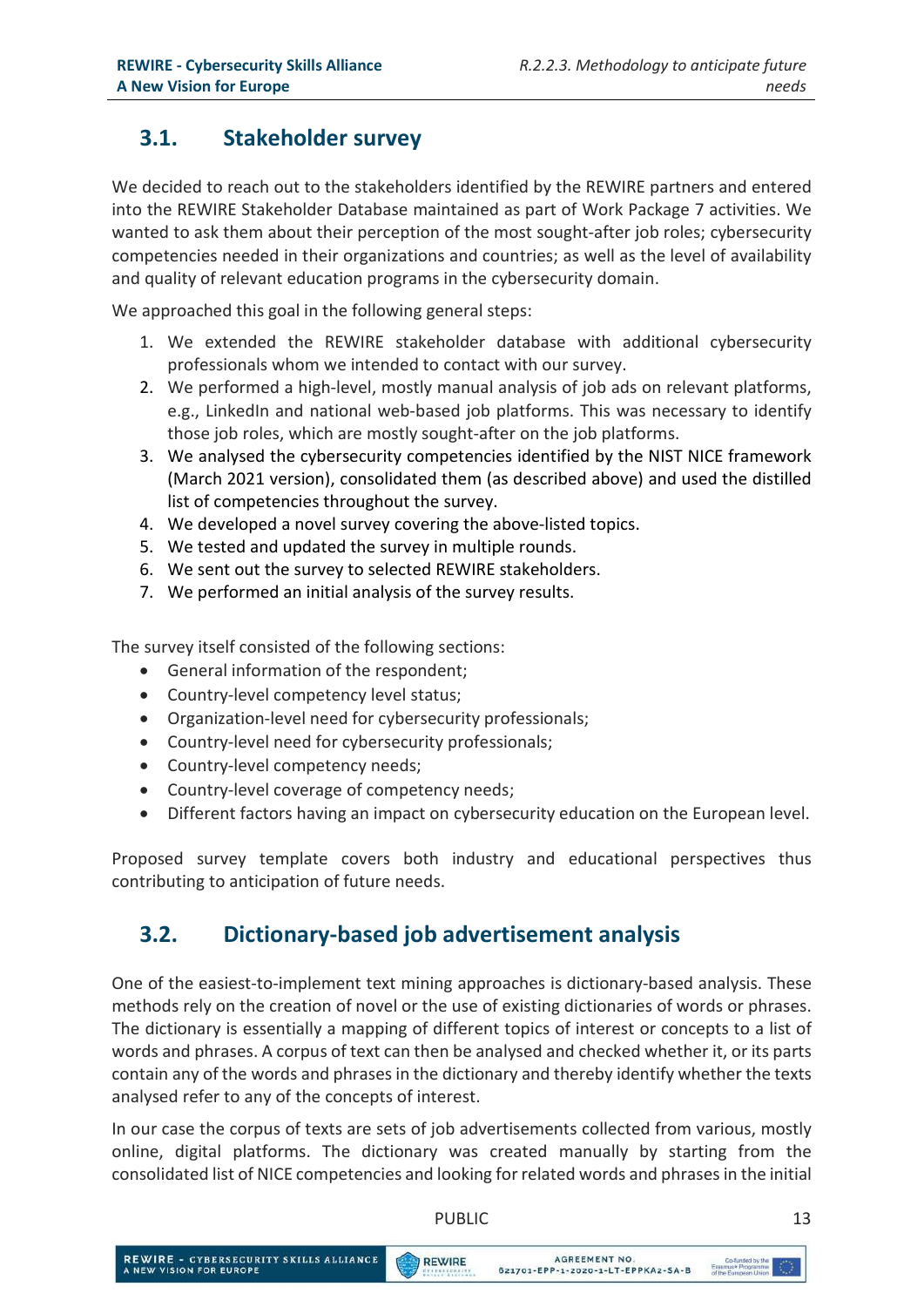corpus of job advertisements collected by the REWIRE project team members. This exercise was then documented in a spreadsheet, in which the leftmost column contained the NICE competencies, while the columns to the right contained one or more words or phrases which were commonly associated with the competency in the job advertisements analysed. Two such example mappings from this dictionary are shown in Table 2.

| <b>Information</b><br>Systems | <b>VPN</b> | TLS               | firewalls   | <b>IDS</b> | Cloud         | Web      |
|-------------------------------|------------|-------------------|-------------|------------|---------------|----------|
| and Network Security          |            |                   |             |            | security      | security |
| <b>Information</b>            | Iperf      | <b>Benchmarks</b> | Performance | Authori    | <b>Stress</b> |          |
| <b>Technology</b>             |            |                   | simulation  | zation     | tests         |          |
| Assessment                    |            |                   |             | tests      |               |          |

Table 2. Mapping example.

The corpus of job ads was created by manually scraping data from online job advertisement platforms, mainly LinkedIn, and saving the job ad content to text files. These text files were unstructured.

The job ads were analysed in the following steps:

- Open a folder containing the text files with the job ads.
- Iterate through the job ad files.

• Check if the currently open job ad contained any of the words or phrases in the dictionary.

• If a match was found, then map the currently open job ad with the competency or competencies associated with the keywords/phrases.

Report the top 10 competencies found in the corpus.

## 3.3. Automated job adds analysis

#### 3.3.1. Natural language processing (NLP)

Machine learning (ML) has been used for various tasks such as image analysis, and time-series forecasting<sup>12,13</sup>. Depending on the tasks, different ML models are used to solve the problems. For example, recurrent neural network (RNN) is used for time series analysis, since RNN sequentially takes input data and compresses the input data into a context vector $^{14}$ . After compressing the entire sequence, we expect the context vector has compressed information from the start to the end of the sequence. Thus, the compressed information can be used to perform tasks such as time-series forecasting.

-



<sup>12</sup> Berg, Stuart, et al. "Ilastik: interactive machine learning for (bio) image analysis." Nature Methods 16.12 (2019): 1226-1232.

<sup>&</sup>lt;sup>13</sup> Bontempi, Gianluca, Souhaib Ben Taieb, and Yann-Aël Le Borgne. "Machine learning strategies for time series forecasting." European business intelligence summer school. Springer, Berlin, Heidelberg, 2012 <sup>14</sup> Rumelhart, David E., Geoffrey E. Hinton, and Ronald J. Williams. "Learning representations by backpropagating errors." nature 323.6088 (1986): 533-536.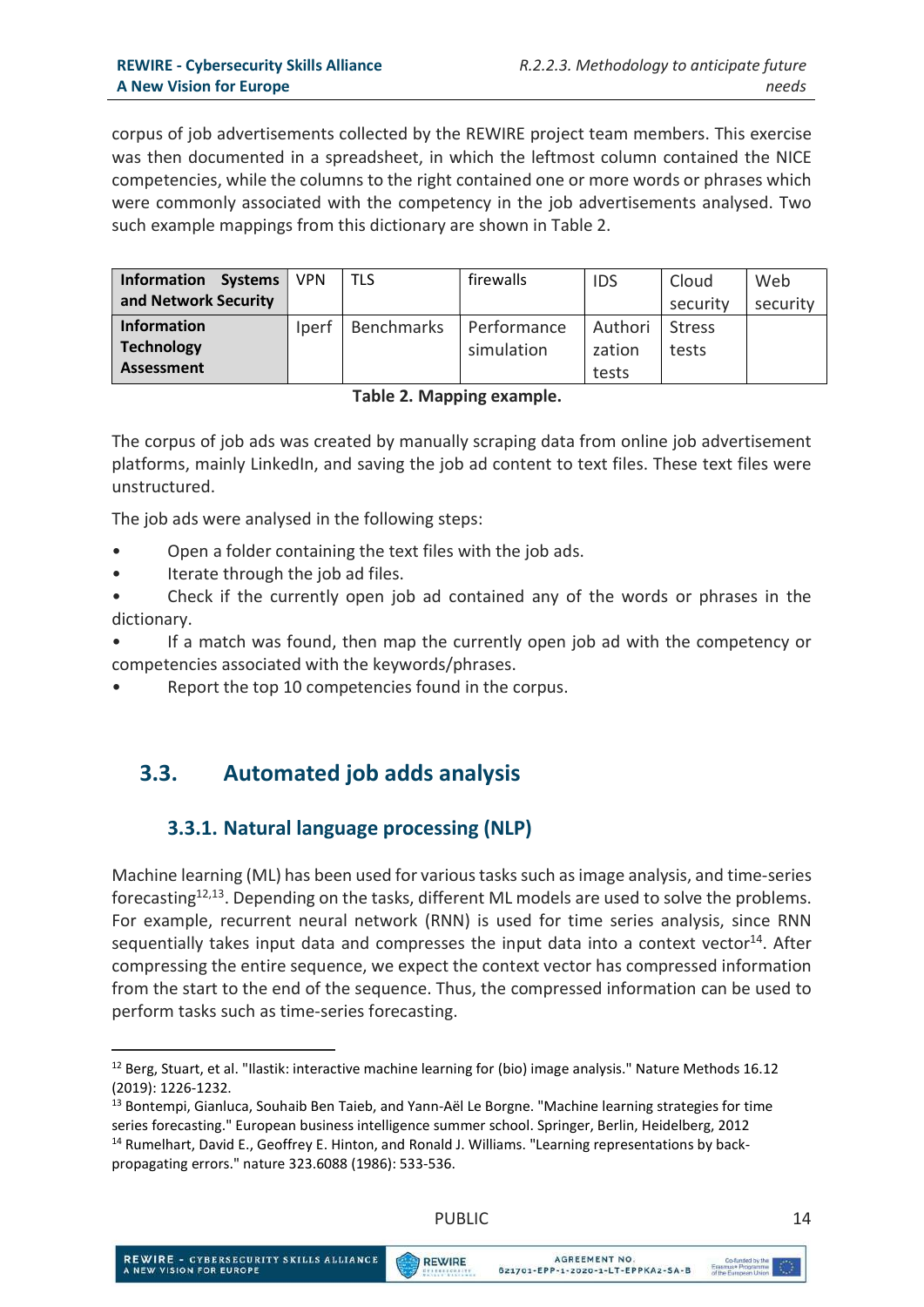Natural language processing (NLP) is another task where RNNs can be applied<sup>15</sup>. In order to apply RNN to NLP, a sentence is interpreted as a time series by dividing a sentence into words and mapping the words into integers. The series of integers can be input to RNN models, and this approach tends to outperform other algorithms on NLP. Specifically, this approach has been used for sentiment analysis, a task classifying the negative or positive sentiments of a sentence by using ML algorithms and showed great performance.

The classification of required skills for job advertisements is made following analogous to sentiment analysis methodology. In this project, we aim to analyse advertisements with the RNN model and to automate the analysis of job advertisements.

#### 3.3.2. Machine learning (ML) model

Our model uses a prebuilt word-piece tokenizer for Bidirectional Transformer (BERT)<sup>16</sup>. With the tokens from the word-piece tokenizer, two models are used as follows:

**Model 1:** This model uses the last context vector of the LSTM model<sup>17</sup>. The embedding dimension of a token is 100, the hidden unit of LSTM is 128, and the hidden layer of ANN is  $256^{18}$ .



**Model 2:** This model concatenates the mean of all intermediate context vectors and the last context vector. The concatenated vector is fed to an ANN to classify security skills. The hidden unit of LSTM is 128, and the hidden layer of ANN is 256.

REWIRE

<sup>-</sup><sup>15</sup> Yin, Wenpeng, et al. "Comparative study of CNN and RNN for natural language processing." arXiv preprint arXiv:1702.01923 (2017).

<sup>&</sup>lt;sup>16</sup> Devlin, Jacob, et al. "Bert: Pre-training of deep bidirectional transformers for language understanding." arXiv preprint arXiv:1810.04805 (2018).

<sup>&</sup>lt;sup>17</sup> Hochreiter, Sepp, and Jürgen Schmidhuber. "Long short-term memory." Neural computation 9.8 (1997): 1735-1780.

<sup>&</sup>lt;sup>18</sup> Wang, Sun-Chong. "Artificial neural network." Interdisciplinary computing in java programming. Springer, Boston, MA, 2003. 81-100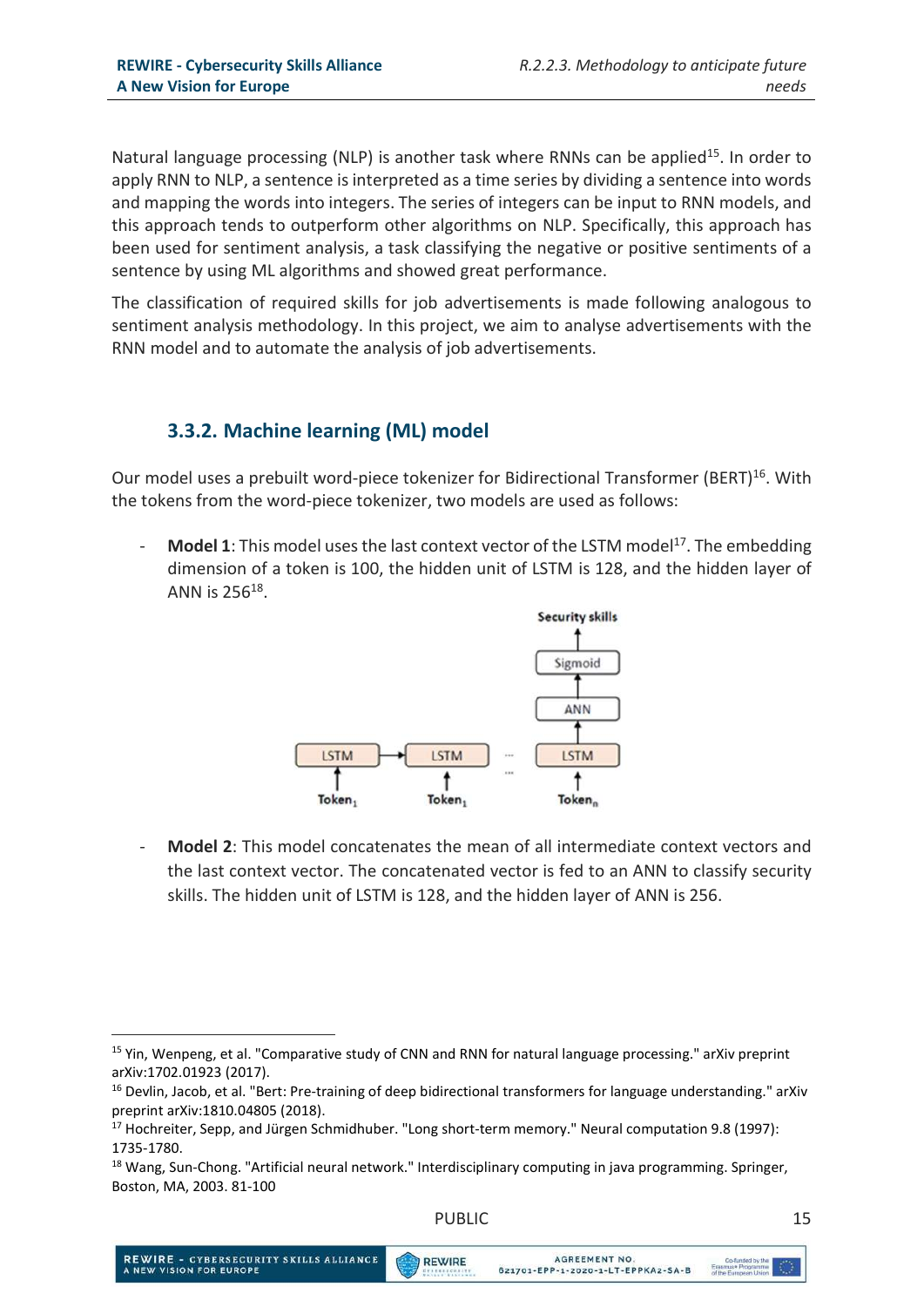

## 3.3.3. Training and Testing methodologies

In order to train those models, both models used the following settings:

- Loss: Cross entropy. This loss is the best fit for the categorical task as LSTM model gets the ads and outputs categories of the ads.
- Dataset: 1) Small dataset (31 ads), and 2) Medium dataset (87 ads). This set was collected and according to experts was sufficient to evaluate relevant models.
- Learning rates: 0.001. Suggested to be used for natural language processing task by project experts.

Batch size: 10. Usually, the batch size is chosen to be 32, 64 or 128, but it was not suitable for our case since our dataset is small. Therefore, batch size was reduced to a smaller number 10.

Epochs: 50. For given the batch size, i.e., 10 and 1 epoch, the training would finish within 9 steps (31 /10 < 9 and 87/10 <9). As this was not enough, epoch was iteratively increased by 10 (10 epochs à 20 epochs à 30 epochs and so on) and model test was carried on. At 50 epochs, performance did not increase significantly and this setting was set.

Note that the batch size is small due to the limited number of datasets (i.e., 31 and 87 ads). After each epoch, we evaluated the accuracy of our trained model as follows:

The number of correct predictions

Accuracy =  $\overline{The}$  number of correct predictions+Th number of wrong predictions

#### 3.3.4. Experimental results

By using the aforementioned models and methodologies, two models were trained and tested on the two datasets. For each setting, we experimented 10 times to calculate the mean and standard deviation of accuracies. The results from the experiments were as follows:

- Model 1: In Table 3, the model by medium dataset showed lower performance when compared to the model by small dataset. Specifically, from the graphs of training loss, we could observe that the training loss does not decrease after around the 100th step regardless of datasets. However, the training on the medium dataset took longer steps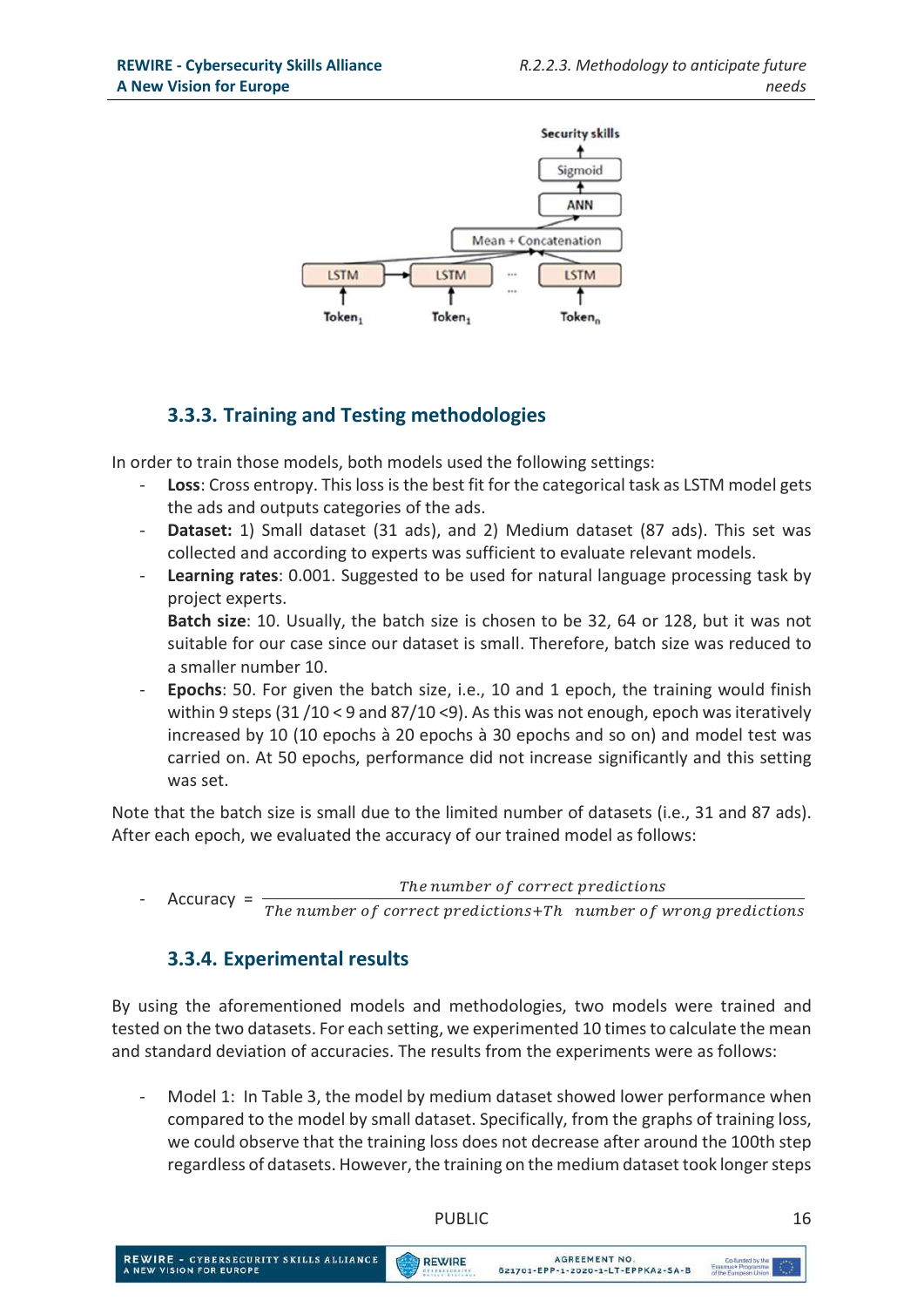(i.e., around 400) than the steps on the small dataset (i.e., around 140), causing the overfitting of the model. This shows that the model cannot learn more knowledge from different datasets and even suffer from overfitting on the bigger dataset.

| <b>Dataset</b> |        | <b>Train Data</b> | <b>Test Data</b> |              |
|----------------|--------|-------------------|------------------|--------------|
|                | Mean   | <b>Stdev</b>      | Mean             | <b>Stdev</b> |
| <b>Small</b>   | 74.763 | 0.478             | 68.056           | 1.464        |
| <b>Medium</b>  | 75.922 | 0.501             | 68.078           | 0.694        |



Table 3. Model 1 test results



| <b>Dataset</b> |        | <b>Train Data</b> | <b>Test Data</b> |              |
|----------------|--------|-------------------|------------------|--------------|
|                | Mean   | <b>Stdev</b>      | Mean             | <b>Stdev</b> |
| <b>Small</b>   | 80.154 | 0.983             | 68.819           | 2.954        |
| <b>Medium</b>  | 83.306 | 0.633             | 77.027           | 1.212        |

| Table 4. Model 2 test results |
|-------------------------------|
|-------------------------------|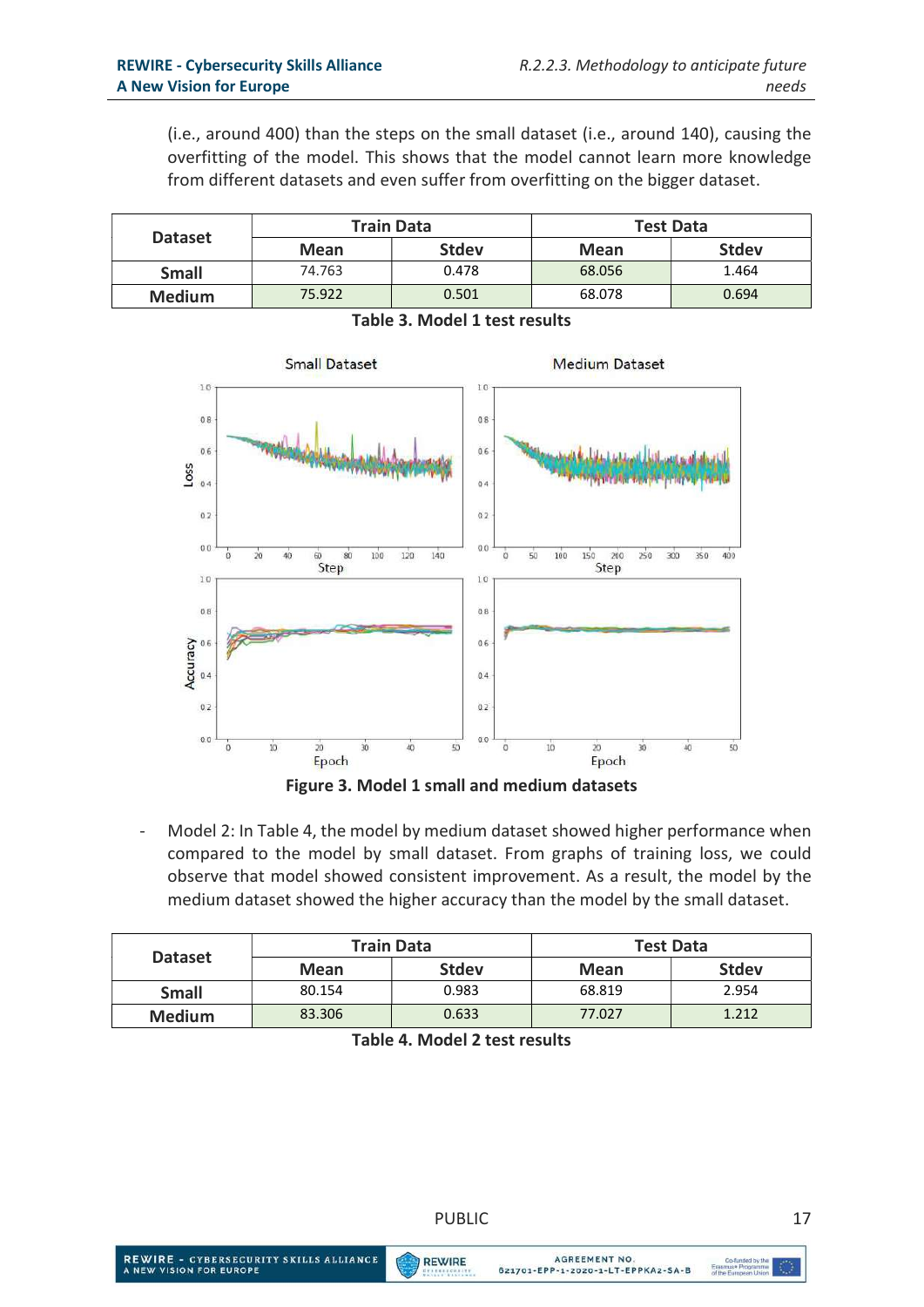

Following results of experimental run, model 2 would be recommended as providing higher accuracy. The project aims to collect more various data from different countries thus ensuring large date set to be loaded for model training. Therefore, in our proposed methodology we suggest using model 2 as the one capable of predicting more accurately with larger data set. It is rather accurate and can be used efficiently for identifying the required skills in the market. Importantly, the model can be retrained periodically as the terminology and the taxonomy of skills change over time.



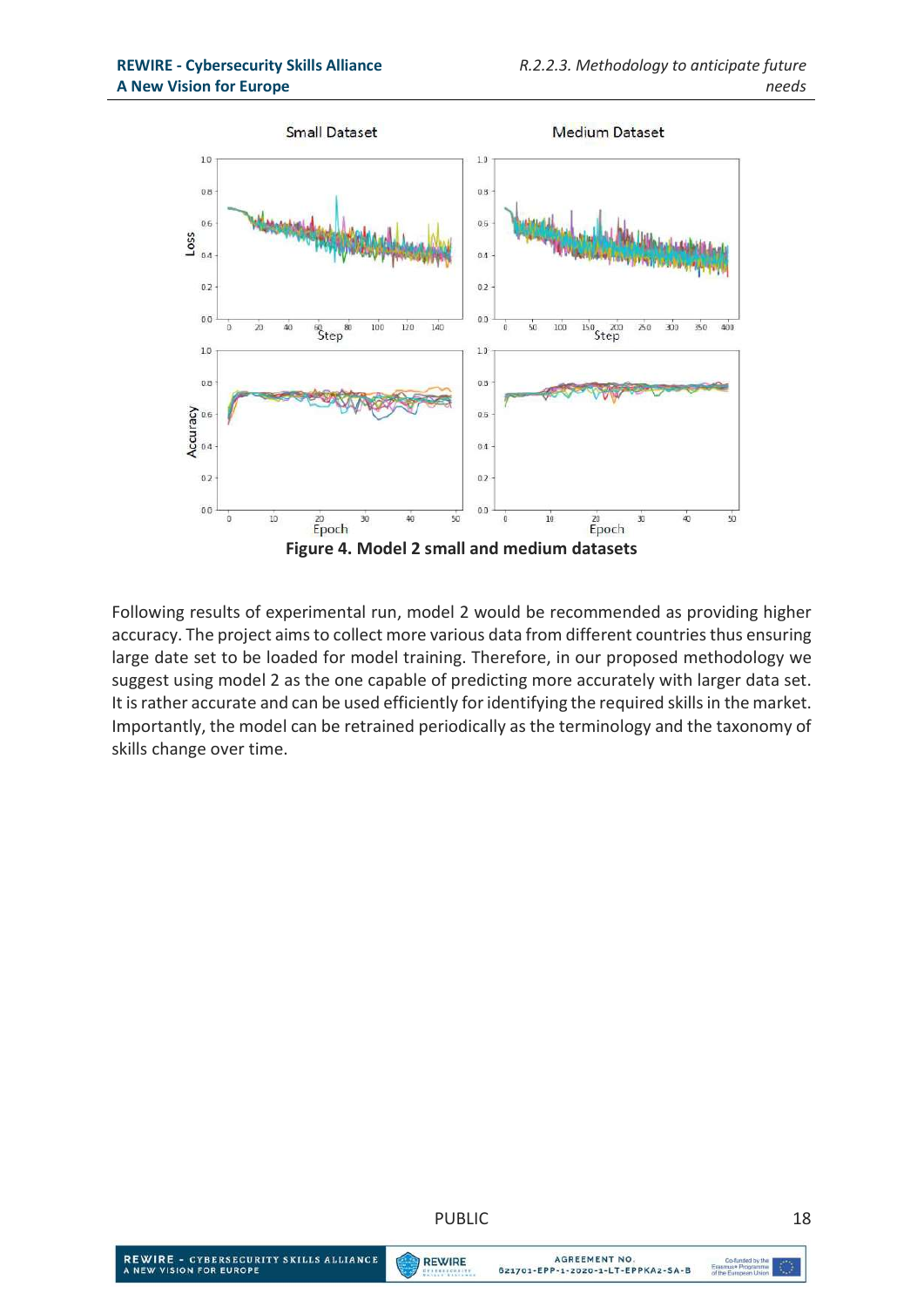# 4. Conclusions

The analysis of relevant documents and research together with the methodologies applied has shown different angles and approaches to solve the same or very similar problems. A missing unified framework of cybersecurity roles and skills is one of the main obstacles to the development of skills needs methodology. Moreover, this lack makes difficult to efficiently consolidate obtained results and insights from various research. Taking into account and assessing methodologies applied in different projects, the proposal of a methodology to anticipate future needs was presented in this document. It consists of three key parts: (i) methodology applied in the pilot projects and other relevant documents, (ii) stakeholder survey, and (iii) automated job ads analysis.

Results of related projects review have shown that identification of competencies, skills and roles is essential for successful development of methodology to anticipate future needs as it gives common basis and necessary framework. NICE competencies framework was selected as starting point in preparation of REWIRE competencies and skills. From the NICE competencies, a total of 30 REWIRE competencies we selected. These competencies were split into three families: Cybersecurity Skills, IT Skills, and Soft Skills.

The stakeholder survey was based on selected skills and stakeholders, versatile questions helped to collect the market view from industry and educational institutions. To strengthen methodology and automate analysis of cyber security job advertisements posted in various websites, dictionary-based job advertisement analysis and machine learning model with described settings for efficient and accurate cyber security skills demand were introduced.

In general, emphasis is put on the need to have a unified framework of cybersecurity roles and skills and ensuring aligning of future research based on the unified framework. Seizing valuable insights from previous projects and combining it with proposed stakeholder survey and automated job ads analysis gives the opportunity to have a consistent model of future needs anticipation.

In addition, the co-operation with ENISA as one of the most important organizations of Cybersecurity in EU is an essential element in the development of unified framework which is also one of the goals of REWIRE project. Though, initial competencies and skills framework is used in currently proposed methodology, it should be further adjusted. Joining forces in preparation of a unified framework and adjusting it according to findings of each abovementioned methodologies are key directions for coming future. Because of great variety of different frameworks used in different countries, the proposed methodology has to be used in an agile way, i.e., adjusting to changes and modify itself accordingly that will be done in following project steps.

REWIRE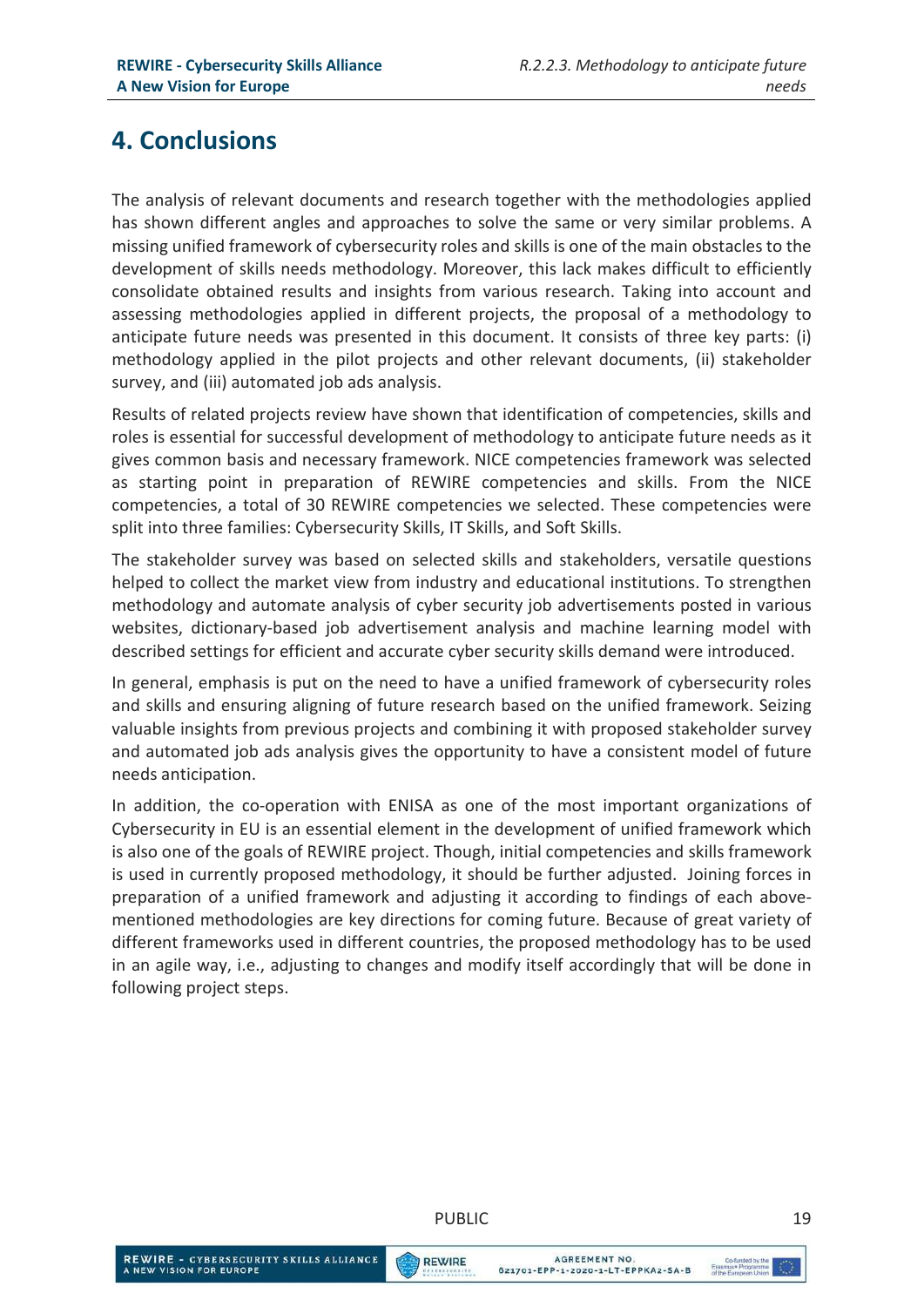# 5. References

- 1. SPARTA D9.1 Cybersecurity skills framework;
- 2. European Cybersecurity Skills Framework ENISA (europa.eu);
- 3. Ad-Hoc Working Group on the European Cybersecurity Skills Framework ENISA (europa.eu);
- 4. European e-Competence Framework (ecompetences.eu);
- 5. Edmundas Piesarskas, D9.1 Cybersecurity skills framework, January 2020, https://www.sparta.eu/deliverables/;
- 6. Jan Hajny, D9.2 Curricula descriptions, July 2020, https://www.sparta.eu/deliverables/;
- 7. Pavel Varbanov, D2.6 ECHO CYBERSKILLS FRAMEWORK 2021 https://echonetwork.eu/wp-content/uploads/2021/03/ECHO\_D2.6\_Cyberskills-Framework.pdf;
- 8. Good Practice Guide on Training Methodologies published by ENISA https://www.enisa.europa.eu/news/enisa-news/good-practice-guide-on-trainingmethodologies-published-by-enisa;
- 9. Felicia Cutas, CONCORDIA: Methodology for the creation and deployment of new courses and/or teaching materials for cybersecurity professionals https://www.concordia-h2020.eu/wp-content/uploads/2020/06/CONCORDIAmethodology-courses-professionals-for-publication.pdf;
- 10. Cyber Security for Europe Education and Training Review https://cybersec4europe.eu/wp-content/uploads/2020/02/D6.2-Education-and-Training-Review-V1.2-Submtted.pdf;
- 11. Digital economy and society Overview https://ec.europa.eu/eurostat/web/digitaleconomy-and-society/overview;
- 12. Berg, Stuart, et al. "Ilastik: interactive machine learning for (bio) image analysis." Nature Methods 16.12 (2019): 1226-1232;
- 13. Bontempi, Gianluca, Souhaib Ben Taieb, and Yann-Aël Le Borgne. "Machine learning strategies for time series forecasting." European business intelligence summer school. Springer, Berlin, Heidelberg, 2012;
- 14. Rumelhart, David E., Geoffrey E. Hinton, and Ronald J. Williams. "Learning representations by back-propagating errors." nature 323.6088 (1986): 533-536;
- 15. Yin, Wenpeng, et al. "Comparative study of CNN and RNN for natural language processing." arXiv preprint arXiv:1702.01923 (2017);
- 16. Devlin, Jacob, et al. "Bert: Pre-training of deep bidirectional transformers for language understanding." arXiv preprint arXiv:1810.04805 (2018);
- 17. Hochreiter, Sepp, and Jürgen Schmidhuber. "Long short-term memory." Neural computation 9.8 (1997): 1735-1780;
- 18. Wang, Sun-Chong. "Artificial neural network." Interdisciplinary computing in java programming. Springer, Boston, MA, 2003. 81-100.

#### PUBLIC 20

**REWIRE**